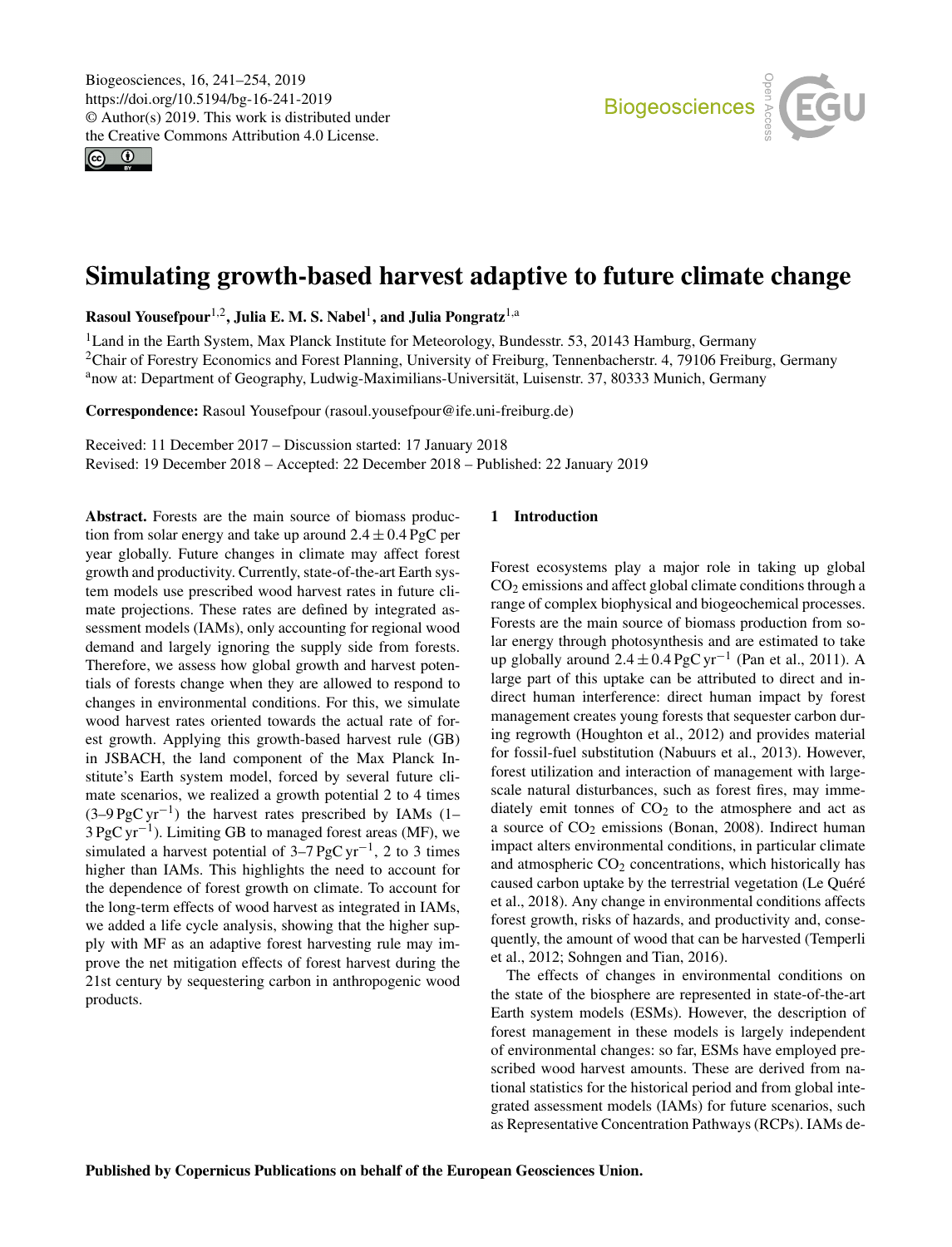termine the wood harvest rates based on the supply of woody materials from vegetation and the demands of regional industries and population (van Vuuren et al., 2011). However, changes in the supply via forest growth and changed structural conditions, especially under climate change and increasing CO<sub>2</sub> concentrations, are ignored. The main drivers of these models are economic, i.e., market price, and population growth scenarios and forest harvest decisions are only reactive to the assumed socioeconomic scenarios and do not take forest ecosystem dynamics and growth into account.

In this study we investigate the relevance of changes in environmental conditions for the growth potential of forests and subsequently their harvest potentials. Moreover, we explore the ecological potential of world forest resources for wood production and the implications for carbon mitigation. To assess growth and harvest potentials, we investigate forest growth under various future climate scenarios. We allow forests to be harvested and to regrow in response to the respective changes in environmental conditions, in all scenarios such that the growth increment is removed each year; i.e., the biomass stocks are neither reduced nor increased. We call this "growth-based" harvesting (GB). Removing the annual increment mirrors the forest management concept of "sustained yield". Sustained yield management is a strong sustainability policy applied in sustainable forest management which aims to maintain forest stocks as natural capital and controls wood extraction (Luckert and Williamson, 2005). According to the sustained yield concept, the maximum wood harvest rate to utilize forest resources equals the actual rate of forest growth. Exceeding regrowth rates would result in the exploitation of forest ecosystems and would decrease forest yield and productivity. On the other hand, minimalistic usage, i.e., falling below regrowth rates, would not be an optimal allocation of forest resources from the perspective of production. However, the traditional concept of sustained yield management, as defined above, does not account for changes in the growth rates (Luckert und Williamson, 2005), although forest growth rates are highly dependent on the environmental conditions (Collins et al., 2018). It has been noted before that any decision about forest management should take into account the effects of changes in climate and CO<sub>2</sub> concentrations on forest growth (Yousefpour et al., 2012; Hickler et al., 2015; Sohngen and Tian, 2016; Sohngen et al., 2016) and consequently on the harvest rate (Temperli et al., 2012; Jönsson et al., 2015). Here we demonstrate how altered growth potentials translate into higher harvest potentials under an adaptive growth-based harvest. We first idealize the concept for this study in that GB is applied worldwide, irrespective of the accessibility of the forest for forest management activities, but allowing for the dependence of wood harvest on altered climate conditions and  $CO<sub>2</sub>$  concentrations. In a second, post-processing, step we link these results to actual harvest potentials by overlaying information on the accessibility of forest areas, where accessibility refers to any hindrance to use the forest, be it due to conservation or biodiversity aspects, or restricted accessibility due to the distance from transport ways or topographical obstacles. For this step we overlay the managed forest area map by Kraxner et al. (2017). Kraxner et al. (2017) used the FAO definition for primary forest and for naturally regenerated forest of native species, when there are no clearly visible indications of human activities and the ecological processes are not significantly disturbed. Using a map of today's managed forest as a proxy for accessibility in the future must be seen as a conservative approach, as technological means to access forests are generally increasing over time.

Keeping in mind the above-mentioned problem of not accounting for changing environmental conditions in global forest utilization modeling, the goal of this study is to establish a modeling framework that allows harvesting rates to respond interactively to environmental changes. We further assess the maximum potential of global forest resources for wood production and the long-term  $CO<sub>2</sub>$  mitigation effects of wood harvest, which are implicitly (defining future wood harvest rate based on the storyline of RCPs for mitigation) or explicitly (e.g., using wood for bioenergy production) the drivers of forest utilization in IAMs. We compare the outcome of the growth-based harvest with the outcome when applying prescribed wood harvest amounts from three different RCPs realized by IAMs and commonly used by ESMs as external forcing (Hurtt et al., 2011). Since harvested material is used in the IAMs to estimate the amount of bioenergy wood, which in turn is needed in the IAMs to analyze energy and carbon mitigation policies, we perform a firstorder assessment of the  $CO<sub>2</sub>$  consequences of altering the harvest rates in response to climate. Similarly, and to determine the mitigation potential of wood products, we allocate the harvested material to products of different lifetimes according to FAO country-specific statistics (FAOSTAT, 2016). The change in atmospheric carbon content resulting from the release of  $CO<sub>2</sub>$  by the decay of these products is quantified, accounting for compensating fluxes by the ocean and terrestrial vegetation (Maier-Reimer and Hasselmann, 1987). This impulse response function approach approximates the uptake of emissions by natural sinks in land and ocean, independent of the source, and is a common tool to estimate the fraction of emissions held by the atmosphere over time after the emission occurred (e.g., Pongratz et al., 2011a; O'Halloran et al., 2012). The net mitigation effect of wood harvest is then defined as the difference between the total amount of harvested material and the change in atmospheric carbon content.

#### 2 Materials and methods

#### 2.1 Dynamic global vegetation model JSBACH

We implemented the GB harvesting rule in JSBACH, the land component of the MPI-ESM (Reick et al., 2013). In the applied version of JSBACH, vegetation is represented by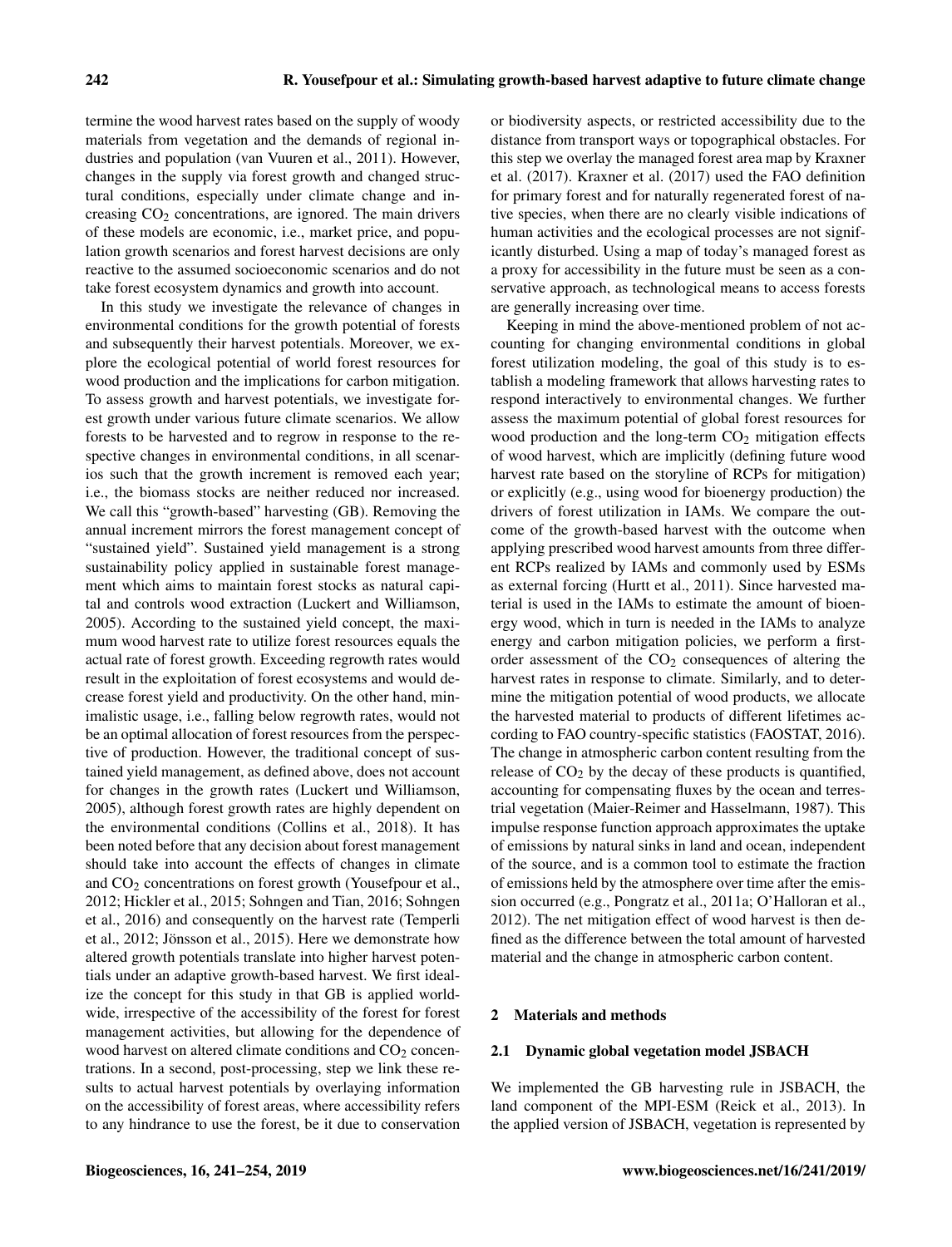12 plant functional types (PFTs), including 6 woody PFTs. Each PFT is globally endowed with properties in relation to integrated processes in JSBACH and PFT-specific phenology, albedo, morphology, and photosynthetic parameters (Pongratz et al., 2009). Organic carbon is stored in three vegetation pools: living tissue as "green", woody material as "wood", sugar and starches as the "reserve pool", and two soil pools with a fast (about 1 year) and a slow (about 100 years) turnover time (Raddatz et al., 2007). Wood harvest activities do not change the area or characteristics of different PFTs, but affect the carbon pools of woody PFTs (forests and shrubs) by removing carbon from the wood pool, resembling trees' stems' and branches' removal via harvesting (Reick et al., 2013). Harvest thus affects the vegetation carbon stocks, but the model does not represent a feedback of the harvest activity on the forest productivity.

We applied JSBACH in offline mode; i.e., it was not coupled to the atmosphere, but it was driven by the CMIP5 output of the MPI-ESM (Giorgetta et al., 2013) from experiments with  $CO<sub>2</sub>$  forcing according to three different RCP scenarios (RCP2.6, RCP4.5, and RCP8.5) for the year 2006– 2100. We used a T63/1.9◦ horizontal resolution and conducted our simulations with disturbances due to fire and wind. The simulations were conducted without dynamic vegetation and without land-use transitions to prevent changes in the areas occupied by the different PFTs and to be thus able to isolate the effects of forest management activities. Further details on the model version and the simulation setup are given in the Supplement (file S1).

## 2.2 RCP wood harvest

The current standard module for anthropogenic land cover and land-use change in JSBACH is based on the harmonized land-use protocol (Reick et al., 2013), which provides land-use scenarios for the period 1500–2100 (Hurtt et al., 2011). As part of this protocol, a set of globally gridded harvest maps from the IAM implementations of the RCPs is provided (Hurtt et al., 2011). The prescribed wood harvest rate maps are defined to meet regional timber and bioenergy demand driven by the increasing population (as the model MESSAGE simulates for RCP8.5; Riahi et al., 2011), assumptions about population and labor productivity (GCAM for RCP4.5; Brenkert et al., 2003), or demand, trade, and supply of agricultural products and wood-based bio-energy (IMAGE for RCP2.6; van Vuuren et al., 2011). The RCP wood harvest rates are all based on the demand for wood and bioenergy as the main driver of decisions by IAMs on forest harvest, neglecting changing availability of forest resources under environmental changes. For example, RCP8.5 applies the forest sector model DIMA (Riahi et al., 2011), which is a spatial model for simulating forestry processes to meet specific regional demand on wood and bioenergy. RCP4.5 bases wood harvest rates solely on the price of carbon affected by emissions and mitigation potentials of forestry and

agricultural activities (Hurtt et al., 2011). Finally, RCP2.6 relies on the forecasted timber and fuelwood demand from forest resources and applies a series of forest management rules (plantation, clear cutting, selective logging) to meet this demand as the only driver of wood harvest rate in the IMAGE model (Stehfest et al., 2014). In JSBACH simulations, the harvest prescribed in these maps is fulfilled, taking aboveground carbon of all vegetation pools and all PFTs proportionally to the different pool sizes. In this study, however, we concentrate on the carbon harvested from the wood pool of the woody PFTs, which by far contributes most of the harvested volume.

# 2.3 Growth-based (GB) harvesting rule to estimate growth potentials

As an alternative for the prescribed harvest maps, we implemented the GB harvesting rule, which allows for adaptive wood harvesting reacting to changes in wood increments, and is accordingly dependent on climate and  $CO<sub>2</sub>$  conditions. We define the GB rule as the allowance to harvest specific volumes of wood to the extent of the average increment (i.e., the average annual growth). Applying GB, we aim to stabilize the wood carbon pool in the woody PFTs at the level of a selected reference period. In the current paper we selected the maximum level for the present period (1996–2005) simulated with JSBACH (see file S1 in the Supplement). Using a reference level determined from the last 10 years of the historical simulation allows us to keep the standing wood at the present level and to account for the dependence of forest growing stocks (carbon pools) on disturbances, silvicultural interventions, and varying environmental conditions. Under the GB harvesting rule, the wood harvest is only allowed to reduce the wood carbon pool down to the reference level. Aside from environmentally driven decreases, the wood carbon pool thus nearly remains constant over the whole simulation time.

## 2.4 Simulation runs with JSBACH

We conducted six simulations (Table 1) from 2006 to 2100, all starting from the same initial state (see file S1 in the Supplement). The simulations differ in the applied harvest rule and in their climate and CO<sub>2</sub> forcing. While the different RCP harvest maps were applied in simulations with the corresponding MPI-ESM RCP forcing, each MPI-ESM RCP forcing was additionally run applying the GB harvesting rule.

# 2.5 Growth-based harvesting restricted to managed forests (MF)

To infer how much biomass could potentially be harvested (harvest potentials) from the growth potentials simulated under GB, we conduct a post-processing step overlaying a map that masks out forest areas that are subject to conservation and infrastructural limits, or that have not been influenced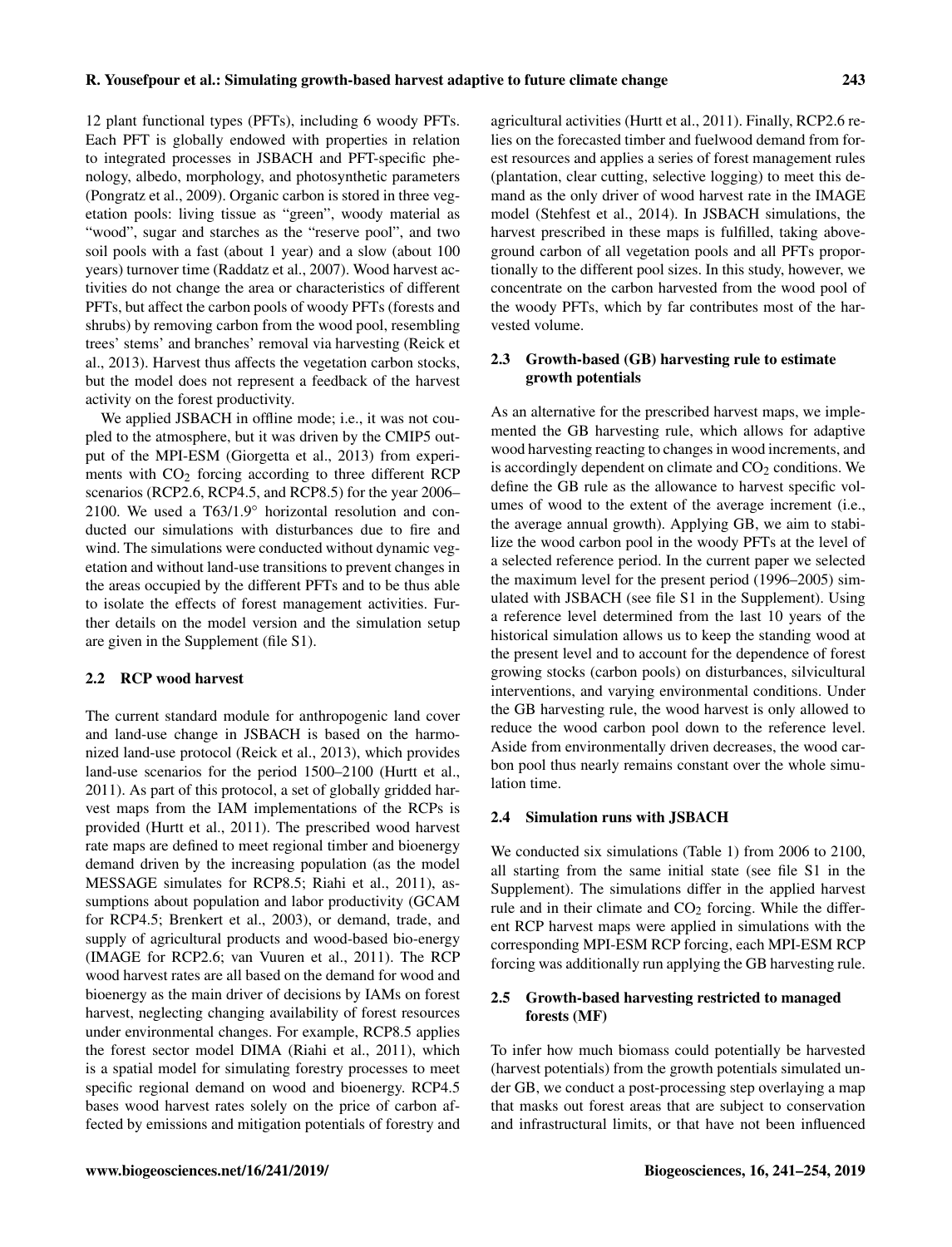Table 1. JSBACH simulations conducted in this study with the applied harvesting rule and climate and  $CO<sub>2</sub>$  forcing. GB denotes the growth-based rule and RCP denotes the Representative Concentration Pathway.

| Name          | Harvest rule | MPI-ESM forcing |
|---------------|--------------|-----------------|
| GB2.6         | GB           | RCP2.6          |
| GB4.5         | <b>GB</b>    | RCP4.5          |
| GB8.5         | GB           | <b>RCP8.5</b>   |
| RCP2.6        | RCP2.6 map   | RCP2.6          |
| RCP4.5        | RCP4.5 map   | RCP4.5          |
| <b>RCP8.5</b> | RCP8.5 map   | <b>RCP8.5</b>   |

by human activities so far due to other reasons (Kraxner et al., 2017). Applying nearest neighbor interpolation on the 1 km<sup>2</sup> spatially explicit map of primary forest intensity (0 %– 100 %; Fig. 6 in Kraxner et al., 2017), we derived a T63 map of primary forest area. This static map was used to filter the growth-based harvest determined in the GB simulations for 2006 to 2100, to only account for managed forests (MF) in the mitigation assessment.

## 2.6 Analysis of wood harvest impacts on forest disturbances and natural mortality

To analyze the mechanisms driving differences in GB and RCP wood harvest amounts, we can formulate changes in above-ground wood carbon stocks over time  $(dCw/dt)$  as carbon gains from net primary production allocated to the wood pools (NPPw) minus losses due to natural disturbances and anthropogenic management (i.e., wood harvest, h):

$$
\frac{dCw}{dt} = NPPw - \frac{Cw}{\tau} - h.
$$
 (1)

In this conceptual formulation, the loss due to natural disturbances depends on the size of the carbon stock and a time constant  $(\tau)$ . As net primary production in our model does not depend on harvest, GB growth potentials ( $p$ <sub>GB</sub>) and RCP harvest can be related as

$$
p_{GB} = h_{RCP} + \left(\frac{C_{W_{RCP}}}{\tau_{RCP}} - \frac{C_{WGB}}{\tau_{GB}}\right) + \left(\frac{dC_{W_{RCP}}}{dt} - \frac{dC_{WGB}}{dt}\right).
$$
 (2)

The amount of growth potential under GB can thus be split into several terms: the first term is the reference harvest rate of the RCPs. The second term accounts for the difference in loss due to natural disturbances in the RCP and the GB simulation. In JSBACH this can further be split into differences in losses due to background mortality, such as self-thinning of forests, due to fire, and due to windbreak. JSBACH explicitly integrates two modules for the simulation of fire and wind disturbances depending on climate and carbon pools.

The third term accounts for the changes in the above-ground wood pool realized over time in the simulations. As shown below, the RCP harvest results in an increase of aboveground woody biomass over the 21st century for all three scenarios. For GB, on the other hand,  $dCw_{GB}/dt$  should theoretically be close to zero over time as GB aims to sustain the above-ground carbon pools of woody PFTs; however, reductions in NPP due to less favorable climatic conditions or increased disturbances can entail negative  $dCw_{GB}/dt$ . To summarize, GB includes the RCP wood harvest and, moreover, makes use of additionally accumulated carbon and eventually reduced mortalities to adapt harvest decisions to the novel climate and forest growing conditions.

# 2.7 Accounting for the mitigation potential of forest management in the Earth system

We account for the long-term effects of wood harvest, as in IAMs, by approaching a life cycle analysis. Many wood products have lifetimes of decades to centuries. Here, we assess the effect on atmospheric carbon content when harvested carbon is transferred, at least in part, to longer lived product pools, instead of entering the atmosphere immediately. We compare this mitigation effect achievable by the wood products harvested under the GB concept after the map of managed forest area is overlaid (MF) to those achievable according to the three RCP harvest maps. To this end, we distinguish three anthropogenic wood product pools – bioenergy, paper, and construction – with 1-, 10-, and 100-year lifetimes, respectively, as are typically assumed in global modeling studies (Houghton et al., 1983; McGuire et al., 2001).

To allocate the wood biomass harvested in our JSBACH simulations to different product pools, we made use of FAO country-specific statistics reporting wood production in 14 different categories (FAOSTAT, 2016). For our analysis, we assume that the production technology and allocated percentage of each country's total wood production to these 14 categories remains constant at 2005 levels over the 21st century and used these percentages to allocate wood biomass harvest from JSBACH (remapped to countries – see a calculus example in file S2 in the Supplement). The 14 categories are then assigned to the three distinct anthropogenic wood product pools. We assume that the harvested material entering one of these three product pools in a year decays at a rate of 1 per lifetime, i.e., that all material used for bioenergy is respired to the atmosphere within the same year it is harvested, while the material entering the paper and construction pool is emitted at a constant rate over the following 10 or 100 years, respectively. The emissions at a given year for paper and construction pools are therefore composed of a fraction of that year's harvest, but also of the legacy of material harvested earlier, yielding annual emissions  $E$  from all three product pools as follows: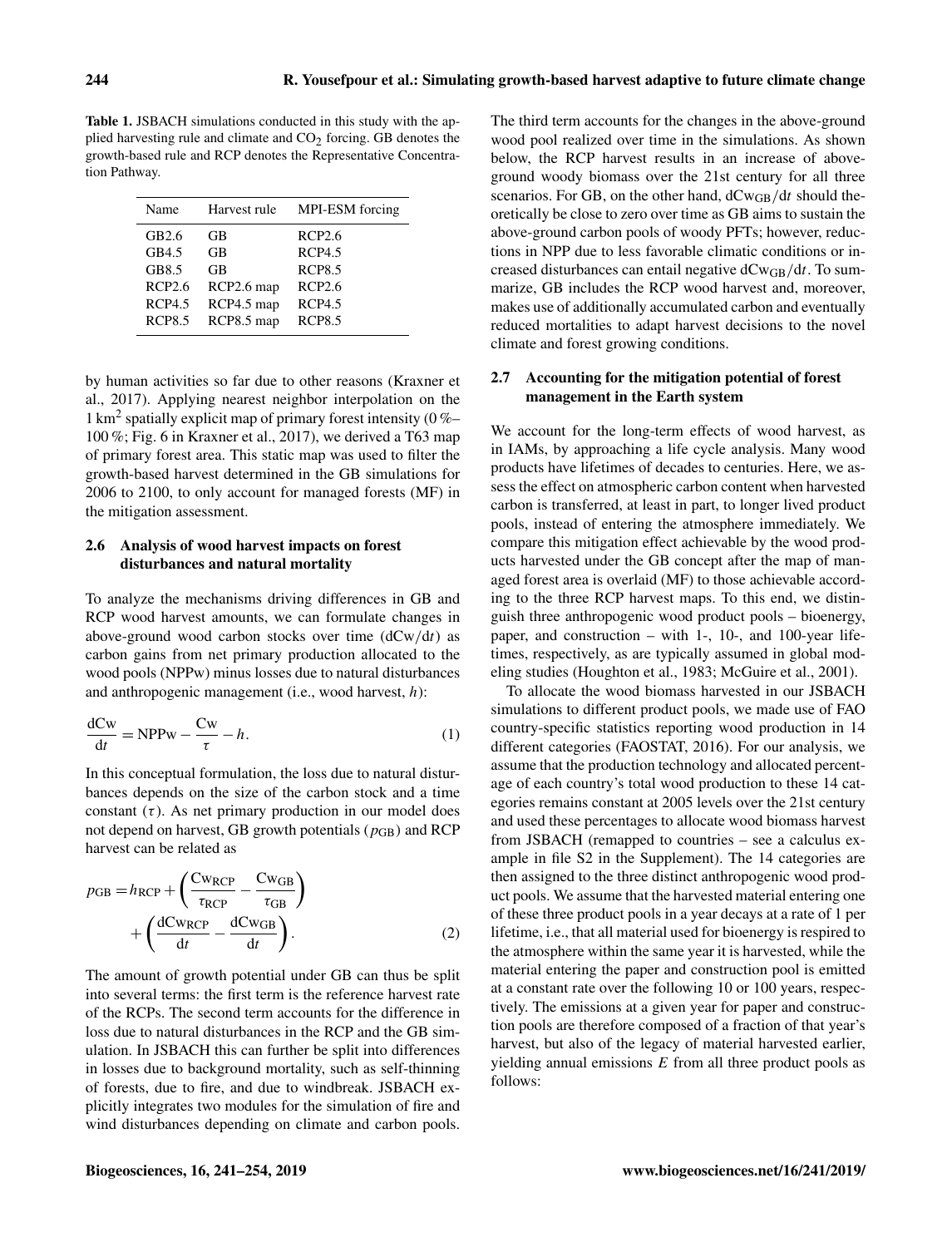

Figure 1. Development of global standing wood carbon pools forced by three different RCP scenarios and subject to the harvesting rules of the Representative Concentration Pathways (RCP2.6, RCP4.5, and RCP8.5) or subject to growth-based harvesting (GB2.6, GB4.5, and GB8.5) (a). Development of RCP wood harvest rates, of the growth potential of forests under GB, and of the harvest potential under GB limited to global managed forest area (MF2.6, MF4.5, and MF8.5) (b). All lines are smoothed over 10 years.

$$
E(t) = f_{\rm b}h(t) + \sum_{s=t-9}^{t} \frac{1}{10} f_{\rm p}h(s)
$$
  
+ 
$$
\sum_{s=t-99}^{t} \frac{1}{100} f_{\rm c}h(s).
$$
 (3)

Here,  $f$  for bioenergy (b), paper (p), and construction wood (c) are the fractions with which the harvested biomass is assigned to the product pools (see file S2 in the Supplement). We call  $E$  "emissions from product decay" in the following.

To account for the fact that the emissions from product decay leave the atmosphere over time to be taken up by the terrestrial biosphere and the ocean, we apply the response function (Eq. 4) by Maier-Reimer and Hasselmann (1987). Convolution of this response function with the time series of annual emissions from product decay until year  $t$  results in the change in atmospheric carbon content in that year,  $C(t)$ (Eq. 5).

$$
G(t) = A_0 + \sum_{p=1}^{4} A_p \exp^{-t/\tau_p}
$$
 (4)

$$
C(t) = \int_{0}^{t} G(t - s) \cdot E(s) \, ds \tag{5}
$$

Emissions are present in the atmosphere as they occur and, therefore,  $G(0) = 1$  and  $A_0 = 1 - \sum_{n=1}^{4} A_n$  $\sum_{p=1} A_p$ . The constants  $A_p$ and the time constants  $\tau_p$  are fitted for  $p > 0$  using one of the best fits found by Maier-Reimer und Hasselmann (1987): the sum of four exponential terms with time constants  $\tau_1$ ,  $\tau_2$ ,  $\tau_3$ , and  $\tau_4$  of approximately 1.9, 17.3, 73.6, and 362.9 years, and constants  $a_1, a_2, a_3$ , and  $a_4$  of 0.098, 0.249, 0.321, and 0.201. Accordingly, Eq. (4) is an exponential function that accounts for the uptake of  $CO<sub>2</sub>$  by ocean and land over time and Eq. [\(5\)](#page-4-0) integrates the accumulated amount of total  $CO<sub>2</sub>$  concentrations in the atmosphere at each time step regarding past and present emissions. The mitigation effect of wood products is then determined as the difference between the harvested material and the change in atmospheric carbon content.

#### 3 Results

#### 3.1 Comparison of GB and RCP harvesting

Above-ground woody biomass is simulated to increase by the end of the 21st century for the RCP wood harvest (Fig. 1a), despite an increase of the amounts of wood harvest (Fig. 1b). This implies that the changes in environmental conditions lead to a larger accumulation of woody biomass than is removed by the increased harvest. Depending on the RCP, the simulated increase in above-ground woody biomass may reach 133 % (425 PgC in 2100) of the initial level in 2005 (320 PgC) for RCP8.5 and substantially higher levels of 128 % and 117 % for RCP4.5 and RCP2.6, respectively (Fig. 1a). The temporal pattern of this increase, with a strong increase only in the first half of the century for RCP2.6 or throughout the century for RCP8.5, reflects the projected evolution of changes in  $CO<sub>2</sub>$  and climate (Collins et al., 2018).

<span id="page-4-0"></span>For the GB rule, woody biomass remains more or less constant over time (Fig. 1a), as the average annual increment is removed by harvest by definition of the GB rule (see Methods). Consequently, the growth potential of global forest resources under GB is simulated to be as high as  $9PgCyr^{-1}$ at the end of the century subject to the realization of RCP8.5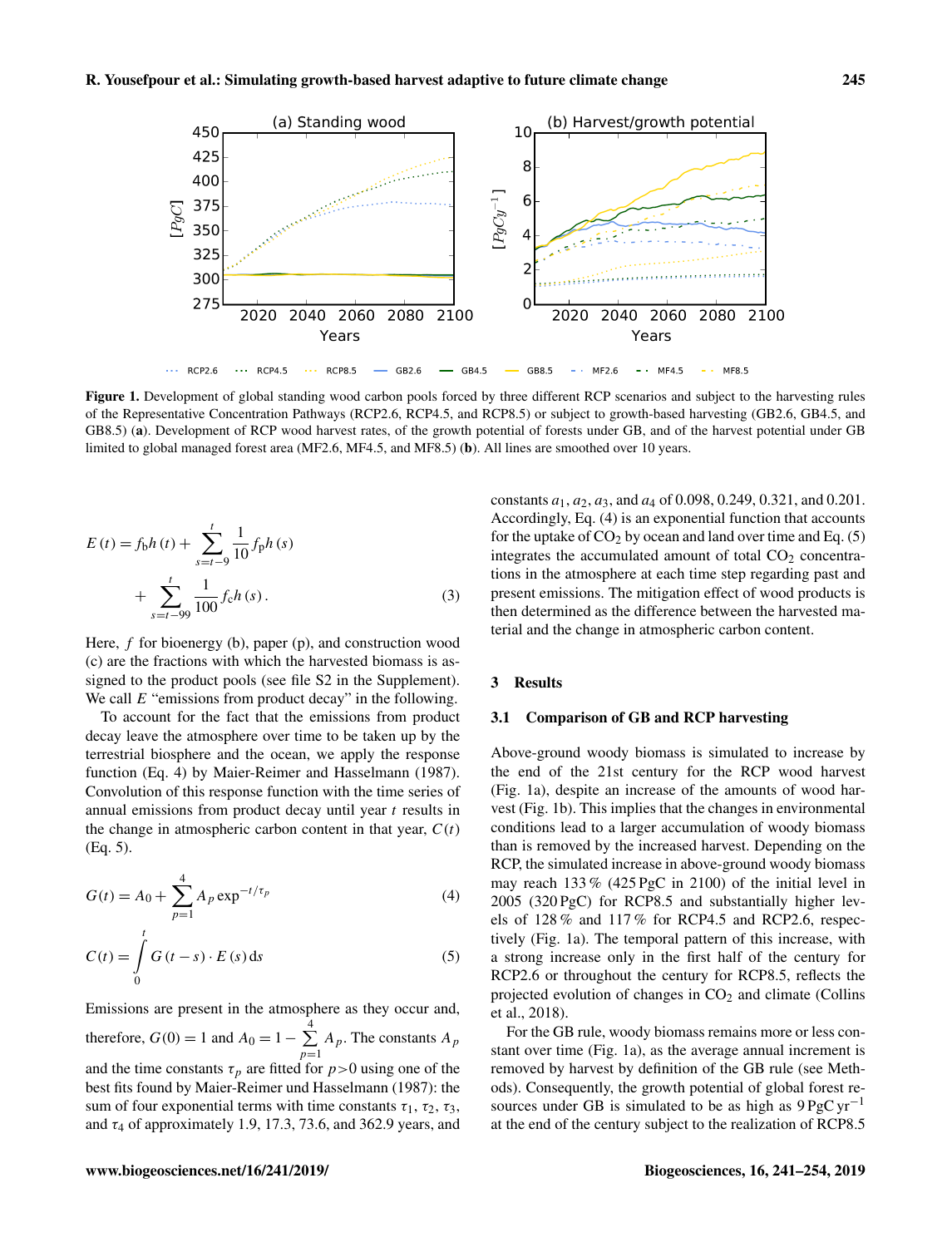

Figure 2. Spatial distribution of the harvest realized in JSBACH when harvest rates are prescribed from the Representative Concentration Pathways (a), for the growth-based harvest potential (b), and for the growth-based harvest restricted to the managed forest area (c). All values are summed over the entire simulated period (2006–2100).

climatic conditions, or about 4 to  $6 \text{PgC yr}^{-1}$  for the other two scenarios (Fig. 1b). About two-thirds of the growth potential lie in managed forest areas and are thus potentially harvestable (Fig. 1b, MF harvest curves). The MF harvest potentials are thus 2 to 3 times  $(3-7 \,\text{PgC yr}^{-1})$  as high as those of prescribed wood harvest simulated by IAMs for the RCPs. Note that, as described in the methods, managed forest areas refer to the present-day state and may expand in the future, which would further increase the harvest potential. These figures are for harvestable wood biomass amount and differ from commercially useable timber including bioenergy, paper, and construction woody biomass (see Sects. 2.7 and 3.3).

We map the geographical distribution of RCP harvest as well as growth and harvest potential under the GB harvesting rule applied to all global forest (GB) and managed forest areas (MF) to recognize regional hotspots (Fig. 2). Central Latin America including the accessible parts of the Amazon forest, large parts of North America, the accessible parts of central Africa, eastern Asia, and Europe including Russia can be recognized under all climate scenarios as hotspots for allocation of simulated harvest activities. The large harvest potentials of the supply-based harvest in the tropics contrast with the patterns of the demand-based RCP harvest; in particular in RCP2.6 and RCP4.5 much of the global harvest is provided from eastern North America, central Europe, and eastern Asia. A reasonable proportion of GB harvest amount in the tropics is masked out in MF as inaccessible forest area; nevertheless the tropics contribute a large harvest potential from the wood supply side in both GB and MF.

# 3.2 Separation of the processes underlying the growth potentials under future climate scenarios

The harvest potential under the GB harvesting rule in JS-BACH exceeds RCPs' wood harvest defined by IAMs, not only because of taking into account changes in growth rates caused by changed environmental conditions, but also due to avoided mortality and disturbances (see Methods section). Figure 3 shows the separation of the growth potential underlying the GB harvest into changes in standing wood as compared to RCP harvest, avoided background mortality, natural fire, and wind disturbances, and the amount prescribed originally by RCPs. The largest contribution to the growth potential under the GB harvesting rules exceeding the RCP harvest is the lower background mortality, which is directly related to lower accumulation of woody biomass (see Fig. 1a). This lower accumulation also leads to the decreased carbon losses from fire and wind disturbances. Depending on the climate scenario (RCPs), the simulated reduction of mortality and disturbances add up to  $2-5$  PgC yr<sup>-1</sup> at the end of the century. Under the RCP harvest, woody biomass is simulated to mostly increase beyond what is required by the increasing harvest rates (see Fig. 1). Harvesting this "surplus", i.e., the increase of standing biomass over time, by applying RCP harvest rates and harvesting less biomass than the annual increment provides, also contributes to the larger growth poten-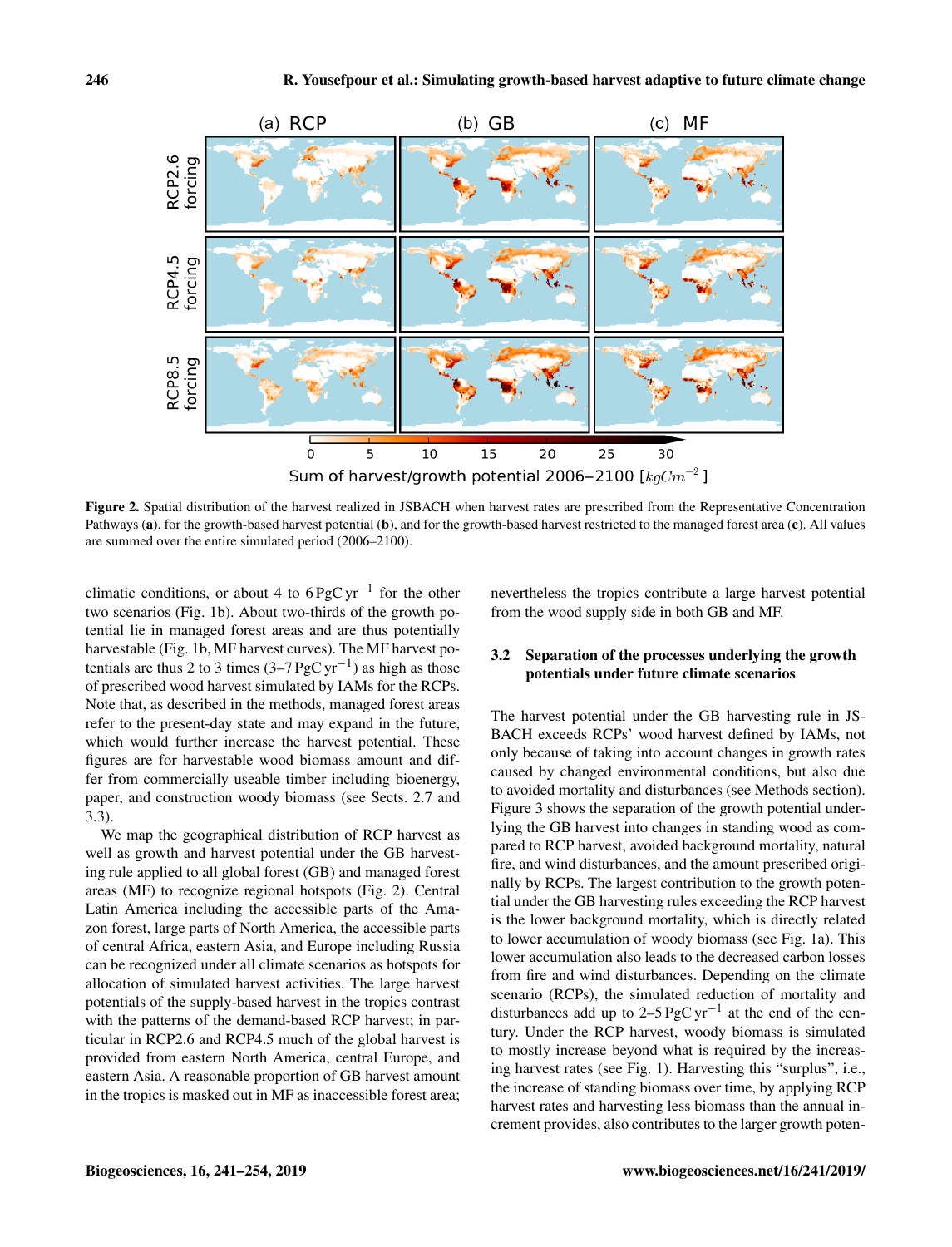

Figure 3. Composition of growth-based harvest (GB) forced by different climate change scenarios (RCP2.6, RCP4.5, and RCP8.5 in panels a, b, and c, respectively). dCw/dt refers to the difference in changes in above-ground woody biomass between Representative Concentration Pathways' and GB harvest (where changes in biomass in GB are by construction of the harvest rule close to 0), BGmort refers to the difference in woody carbon losses between RCP and GB harvest due to background mortality, fire refers to that due to fire disturbance, and wind refers to that due to wind disturbance. GB and RCP harvest are as in Fig. 1b.

tials under the GB harvesting rule. The temporal evolution is different from that of avoided mortality and disturbances, reflecting the projected changes in  $CO<sub>2</sub>$  and climate. Greater fluctuation of the growth potential compared to the RCPs' annual wood harvest amounts is because of the direct dependency of the forest's productivity on climate fluctuations.

# 3.3 Mitigation potential of GB versus RCP wood harvest

We show the mitigation potential of forest resources in the 21st century under growth-based harvesting of global forest (GB) and managed forest (MF) areas versus the RCP wood harvest prescribed from IAMs in Fig. 4. Due to the larger harvested amounts, the mitigation potential is higher for GB and MF compared to RCP harvest and the magnitude depends on the underlying climate scenario. The advantage of growth-based harvesting lies in storing a larger amount of carbon in wood products whilst keeping above-ground woody carbon pools constant. These aspects are largely ignored by IAMs. Table 2 below shows the net mitigation potentials of world forest resources (GB and MF against RCP harvest) by wood harvest at the middle and end of the 21st century (2050 and 2100). The highest mitigation effect is achieved in the GB8.5 scenario, with 140.6 and 379.1 PgC up to 2050 and 2100, respectively. These figures account for 278 % and 287 % more global carbon storage than in the RCP8.5 scenario with prescribed RCP wood harvest, with 50.6 and 132.1 PgC mitigation up to 2050 and 2100, respectively. Only considering current managed forests, the mitigation effect realized for MF8.5 still reaches a maximum mitigation potential of 109.3 and 295.8 PgC up to 2050 and 2100, respectively.

### 4 Discussion

RCPs define wood harvest in each region according to scenarios realized by IAMs about social and economic developments in the 21st century, but independent of ecological capacities of forest ecosystems (Hurtt et al., 2011; Riahi et al., 2011; van Vuuren et al., 2011; Stehfest et al., 2014). Although the growth-based harvesting rule realizes a potentially larger wood harvest amount than the RCPs, it remains as per definition a sustained-yield forest harvesting approach and guarantees sustainability of the current ecological conditions at each region with respect to standing biomass. However, as a consequence, regions with low standing biomass, for example due to extensive historical harvest, will maintain these low biomass levels. Below we discuss the effectivity of GB in adapting to new environmental conditions and the mitigation potential and highlight the missing issues in our simulation analysis, especially about the provisioning of multiple goods and services (e.g., biodiversity, forest health), and future research themes about the integration of diversified management strategies in ESMs.

Accounting for the climate state in simulating future forest harvest is crucial (Temperli et al., 2012; Sohngen and Tian, 2016). Accordingly, the novelty of the GB applied in this study is the dynamic nature of this management approach based on the ecology of forest ecosystems and climatic and atmospheric conditions. According to Schelhaas et al. (2010), an accelerated level of wood harvest to reduce the vulnerability of European old forests to wind and fire disturbances is needed to stop the current buildup of growing stock. Applying GB in this study realized an increased wood harvest rate for European forests (see Fig. 2) showing first signs of carbon sink saturation and high vulnerability to natural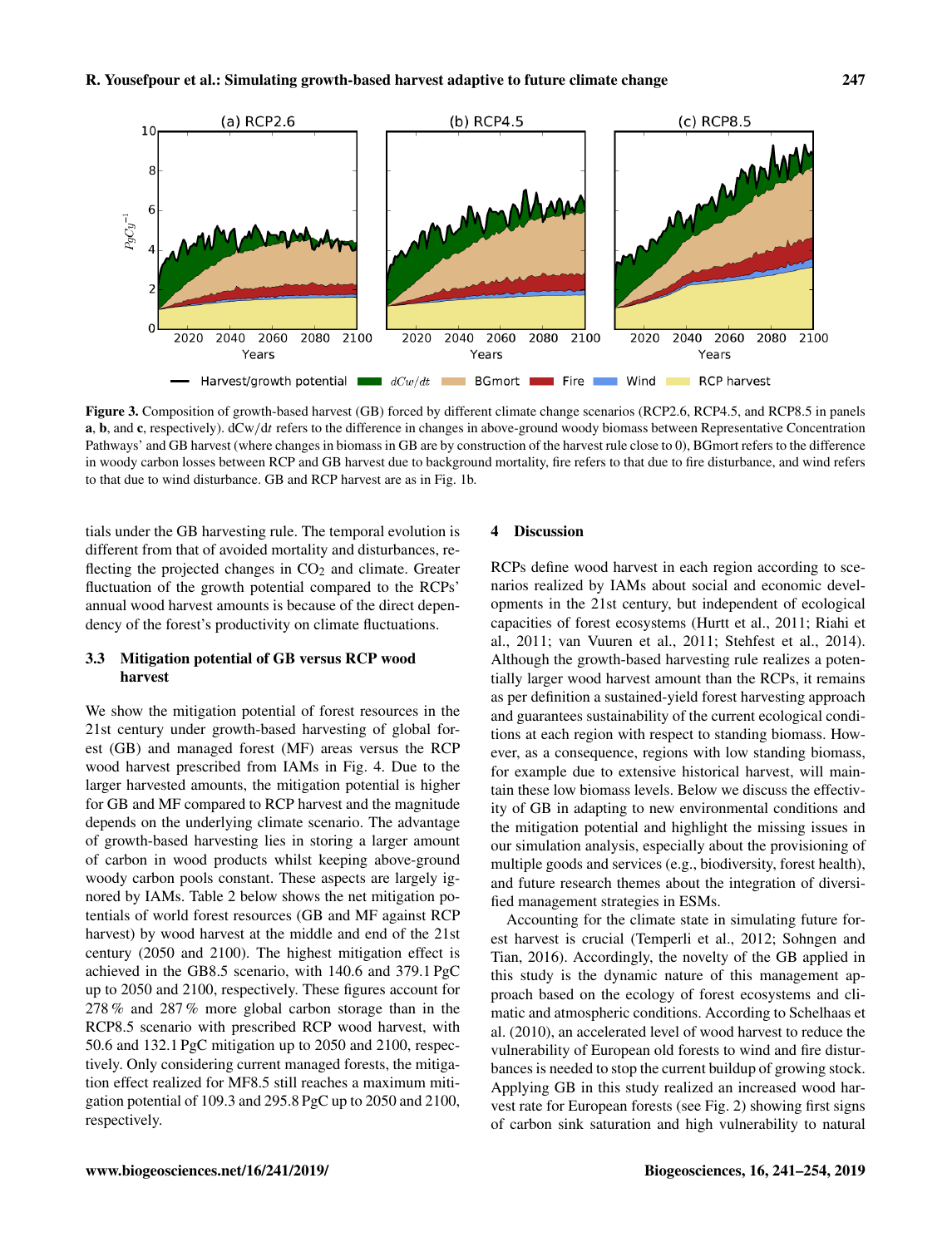

Figure 4. Net mitigation potentials from the growth potential under the growth-based harvesting rule  $(GB)$  (a, b, c), Representative Concentration Pathways' (RCP) harvest  $(d, e, f)$ , and GB harvest limited to managed forest area (MF)  $(g, h, i)$ . Left axes show the annual carbon fluxes due to harvested material and product decay changing atmospheric  $CO<sub>2</sub>$  concentration, and the mitigation potential of wood products as the difference of both. Right axes accumulate the annual figures over time.

| Applied           | Harvested<br>wood $(PgC)$ |       | Mitigation<br>effect (PgC) |       |
|-------------------|---------------------------|-------|----------------------------|-------|
| harvest rule      | 2050                      | 2100  | 2050                       | 2100  |
| RCP2.6            | 58.1                      | 137.6 | 38.3                       | 85.1  |
| RCP4.5            | 62.9                      | 147.2 | 40.7                       | 90.2  |
| RCP8.5            | 76.5                      | 211.8 | 50.6                       | 132.1 |
| GB2.6             | 192.7                     | 421.3 | 124.5                      | 255.0 |
| GB4.5             | 210.0                     | 513.9 | 136.4                      | 314.7 |
| GB8.5             | 215.0                     | 609.4 | 140.6                      | 379.1 |
| MF <sub>2.6</sub> | 148.3                     | 324.3 | 96.6                       | 199.5 |
| MF4.5             | 161.6                     | 395.1 | 105.6                      | 244.9 |
| MF8.5             | 166.4                     | 472.9 | 109.3                      | 295.8 |

Table 2. Net mitigation potentials of GB (growth-based), MF (managed forest), and RCP (Representative Concentration Pathway) harvest at the middle and end of the 21st century.

disturbances (Nabuurs and Maseraet, 2013). Global studies of this nature are largely missing due to the lack of data and forest ecosystems' complexity on the global scale. Our idealized simulations suggest that GB does not only effectively safeguard sustainability of the current forest biomass on the global scale, but also positively affects the resistance of forest resources against natural disturbances and efficiently utilizes forest growth and productivity potentials (see Fig. 3). Our estimates are, of course, sensitive to the choice of reference level: in this study, we applied the maximum current (1996–2005) above-ground wood biomass as the reference level. Any changes in this reference may affect the realized harvest potentials and should be carefully defined regarding ecological potentials and economic implications.

In our simulations, future environmental changes are mostly beneficial for accumulation of forest biomass, apparent from increasing standing biomass in the RCP harvest scenarios or the increase of GB and MF harvest rates over the 21st century. This is in line with other studies projecting above-ground forest carbon storage to increase in the future (e.g., Tian et al., 2016). These effects of environmental changes on forest growth are largely missing in the IAMs providing the wood harvest scenarios to dynamic global vegetation models (DGVMs) and ESMs (see our description of IAMs in Sect. 2.2). IAMs do not account for the fact that the demand side may also be influenced by the availability of the resource, and, accordingly, the increased biomass stocks projected for the future would likely lead to larger wood harvest rates than IAMs simulate by assuming present-day growth conditions. The extent to which accounting for environmental changes may influence estimates of harvestable material (e.g., apparent from comparisons of GB and MF harvest po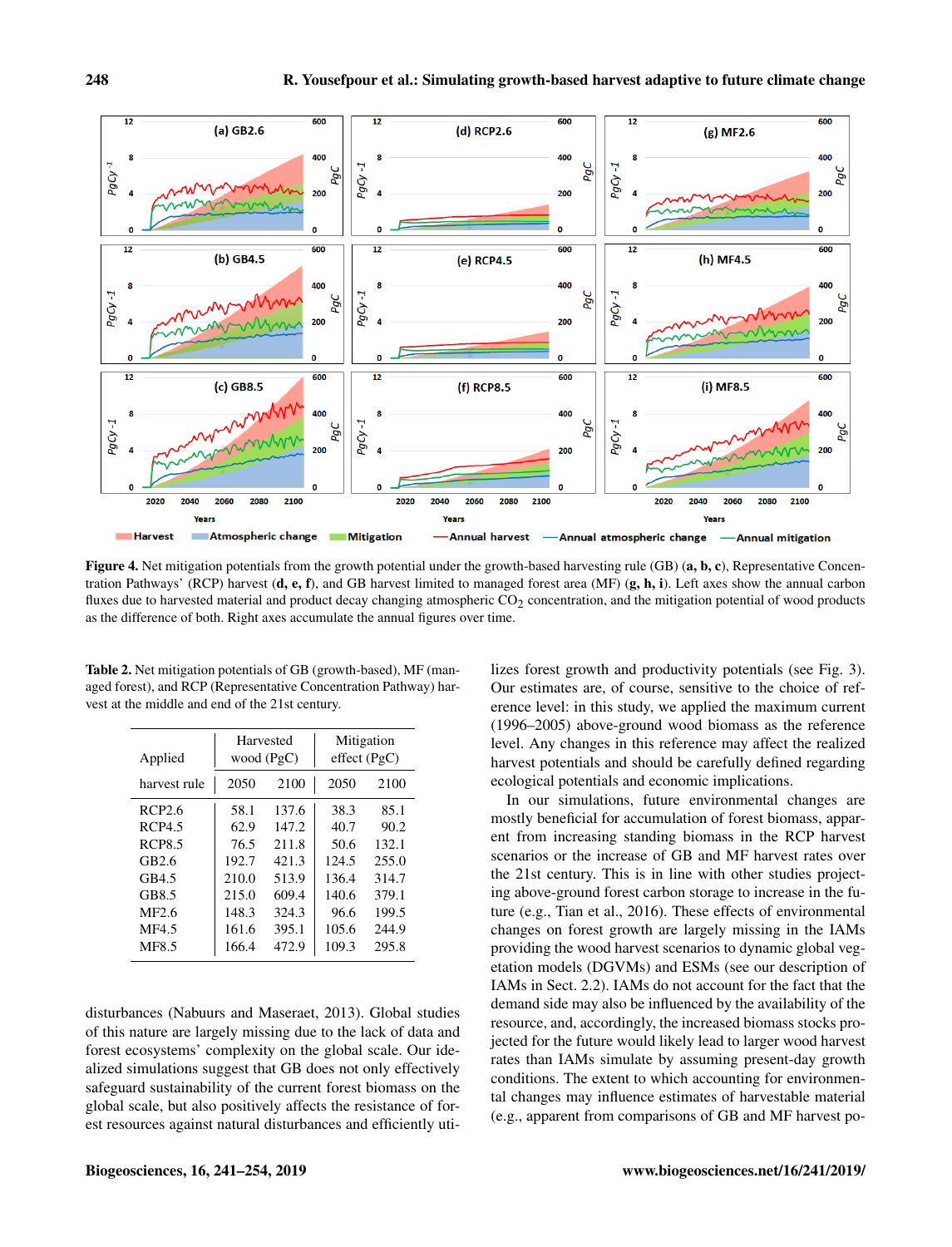tentials under RCP2.6 as compared to RCP8.5; see Fig. 1) highlights the need to include these effects in models, such as IAMs, that estimate future wood harvest. Our study is limited to considering biomass growth, albeit in interaction with soil conditions also responding to the altered climate. In reality, harvest decisions would consider further variables that depend on environmental conditions, such as the maximum soil expectation value, which are not explicitly simulated neither in our model nor in IAMs.

Note that the estimates of GB wood harvest as provided by our model are not meant as plausible estimates of actual future harvest, which as described before depends not just on resource availability and accessibility of areas, but is also demand-driven by other economic and political considerations. Limiting GB to available managed forest area, MF realized less harvest potential than GB, however, still a larger amount than RCP and with a higher mitigation potential (see Table 2). Also, actual future harvest will interact with other land-use decisions such as changes in forest cover due to agricultural expansion, but also afforestation. We have further not accounted for the effects of wood harvest on biodiversity, forest health, and other ecosystem services. Chaudhary et al. (2015) state that the effect of forest management on species richness, for example, highly depends on the management regime applied. They refer to literature reporting a positive effect of logging activities on species richness as a result of establishing early successional colonizers. Additionally, applying selective logging approaches (e.g., future crop trees of targeted species) for forest management may enhance forest recovery and reduce unintended changes in species composition (Luciana de Avila et al., 2017). Instead of actual forest harvest that considers all these aspects in its decision-making, our study provides an estimate of the ecological potentials for wood harvest. However, the change in resource potentials with climate change forms the ecological basis for realistic decision-making.

There is uncertainty in simulating ecosystem response to environmental changes. Regional forest inventories show an increase in biomass due to historical environmental changes (excluding effects of land-use change) (Pan et al., 2011). The largest sinks are found by these studies to be in the tropical regions, coinciding with our simulated regions of largest potentials for additional wood harvest. Also the other regions showing larger potential for wood harvest under GB and MF than RCP, such as North America, Europe, Russia, and eastern Asia, currently exhibit carbon uptake due to historical environmental changes. This gives some confidence in the robustness of our results, in particular since most models project the carbon sink in vegetation to continue in the future; however, its magnitude is uncertain (Sitch et al., 2008). A large source of uncertainty is the strength of the  $CO<sub>2</sub>$  fertilization effect (Kauwe et al., 2013; Hickler et al., 2015), which is reflected in a large spread across models in estimates of global total (vegetation plus soil) terrestrial carbon stocks (Arora et al., 2013) and of vegetation productivity (Zaehle et al., 2014). To better assess these effects, we additionally simulated the future GB and MF harvest potentials under present-day climate and  $CO<sub>2</sub>$  conditions (see simulations of GBpd and MFpd in file S1 in the Supplement). These simulations led to a wood harvest potential larger than that with RCPs' harvest rates and rather constant harvest over time (∼ 3.2 and 2.7 PgC annually for GBpd and MFpd, respectively; see Fig. S1 in the Supplement). The harvest amount of GBpd is equal to RCP8.5 harvest amount at the end of the century in our simulations. Differences between GBpd and MFpd and the simulations forced by the different RCPs as well as differences among the latter illustrate the effects of changes in climate and  $CO<sub>2</sub>$  concentration on forest growth and resulting harvest potentials. The differences in wood harvest amounts between the harvest simulations based on GB and MF and those with prescribed RCP wood harvest rates in the first simulation year show differences of applying the supply-based harvest rule (GB and MF) versus the demandbased RCPs under current environmental conditions. The geographic allocation of growth and harvest potentials for GBpd and MFpd (see Fig. S2) resembles those under RCPs, however, with higher global values. The fact that the GBpd and MFpd harvest potential are higher than the RCP harvest implies that the larger potentials as compared to RCP harvest are partly attributable to the harvest simulated by IAMs not using the full sustained, ecological potential (e.g., due to realworld demand). However, the harvest potentials under RCP climate all grow substantially larger than the harvest potential under present-day climate. This depicts the isolated effect of environmental changes, particularly  $CO<sub>2</sub>$  fertilization, on the simulated potential harvest.

A further uncertainty in the model we used is that our model did not explicitly account for a nitrogen cycle. Nitrogen may become a limiting factor for the additional uptake of carbon in vegetation, although future climate change might also lead to higher nutrient availability due to faster decomposition rates (Friedlingstein and Prentice, 2010). Further, nitrogen deposition may reduce nitrogen limitation (Churkina et al., 2010), and it is not predictable whether artificial fertilization of managed forests may find widespread application in the future. Overall, therefore, quantifications of effects of future climate change on global carbon stocks derived from individual models have to be treated with care. Our model includes present-day nitrogen limitation implicitly by choice of photosynthetic parameters and includes structural limits prohibiting the development of wood densities beyond observational values. Tests with a similar model version to ours but representing an explicit nitrogen cycle suggest a rather small sensitivity of the land carbon cycle to nitrogen limitation under  $CO<sub>2</sub>$  increases and climate changes in the range of the RCP scenarios investigated here (Goll et al., 2017). The increase in gross primary production (GPP) over the industrial era of our model (or similar versions) lies at the high end, but is within the range of other models (Anav et al., 2013); recent evidence from long-term atmospheric car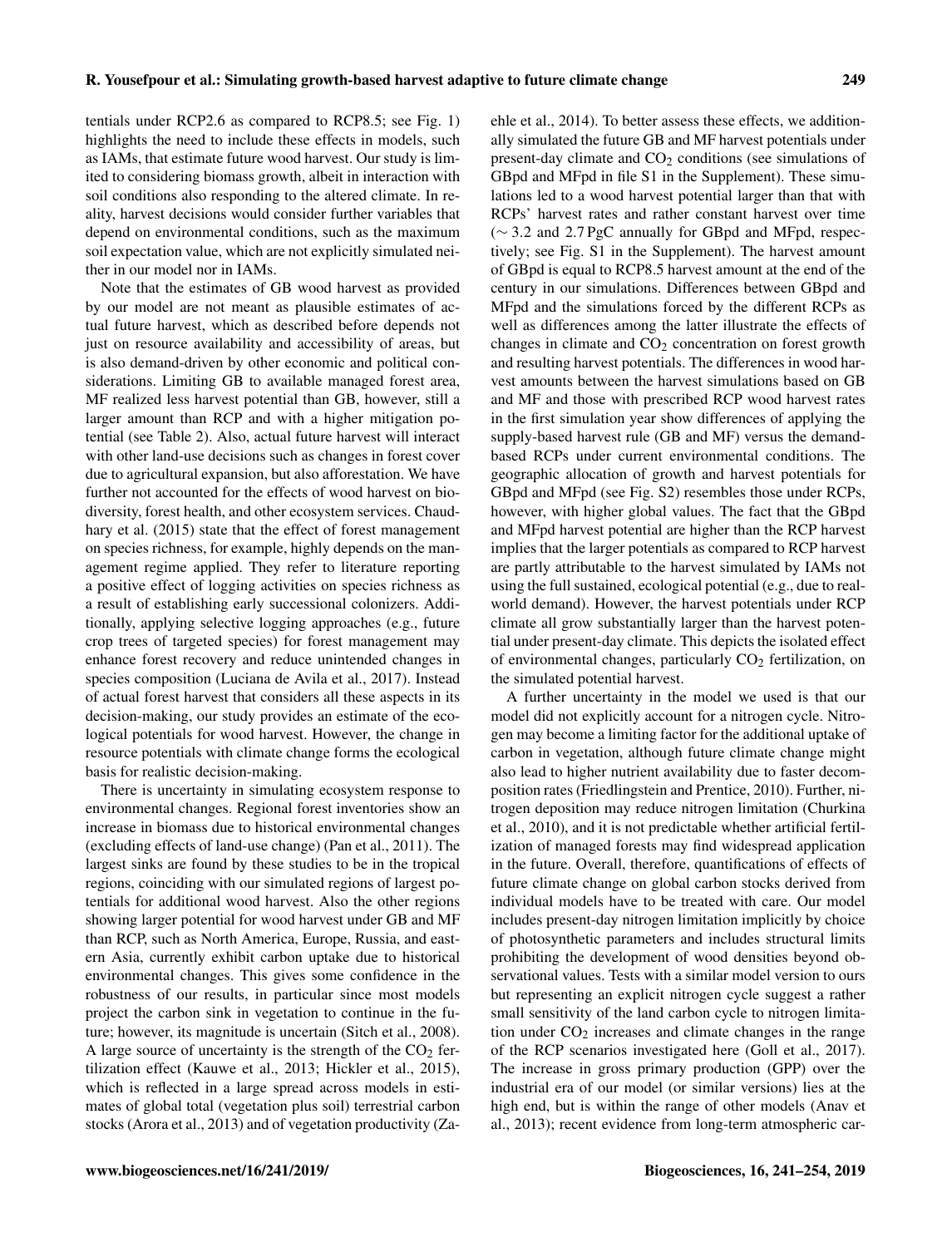bonyl sulfide (COS) records shows that models with high GPP growth are most consistent with observations (Campbell et al., 2017). The location of the largest potentials of GB and partly MF harvest simulated in our study being in the tropical forests is consistent with the large carbon sinks derived from inventories for past environmental change (Pan et al., 2011).

GB harvest was simulated to mitigate 255–380 PgC, depending on the realized RCP, through wood product usage for the period 2006–2100 from global forest resources. Moreover, it accounted for sustaining the above-ground wood carbon pool at the reference level of 1996–2005. A comprehensive mitigation study, however, should take into account the total carbon balance of forest ecosystems including soil plus litter carbon. Growth enhanced by environmental changes, as simulated to lead to accumulation of woody biomass in the RCP harvest simulations (Fig. 1a), may lead to larger input to the soil (if not removed by wood harvest). However, soil carbon pools respond differently to environmental changes than forest biomass. In particular, soil carbon models generally assume enhanced soil respiration under higher temperatures (Friedlingstein et al., 2006), which may substantially offset the additional carbon uptake by the vegetation (Ciais et al., 2013). As these processes act the same in our simulations of GB, MF, and RCP harvesting rules (as they share the same climate scenarios), effects of environmental changes on soil carbon will likely not substantially affect our comparison of GB, MF, and RCP harvest in relative terms, but may alter the net carbon balance in each of them. Further, the usage of wood products implies removal of carbon off-field. This can lead to depletion of soil plus litter carbon stocks. Observational data generally found small decreases of soil carbon, but a substantial reduction of deadwood material (Erb et al., 2017). Such effects must be expected to be stronger for GB and MF harvest with its larger harvested biomass than for RCP harvest, reducing on-site carbon stocks, but consequently also soil respiration. Estimating a mitigation potential based on the net carbon balance of vegetation, soil plus litter and product pools therefore would depend on the actual size of soil and vegetation carbon pools and the lifetimes of products relative to the lifetimes of the on-site carbon, which are further subject to a changing climate. There is not a unique lifetime for anthropogenic wood products pools in the literature. Lifetimes of construction wood, for example, spanning from 67 years in Härtl et al. (2017) up to 160– 200 years in van Kooten et al. (2007) are applied in recent studies. Regarding global variation of carbon turnover rate, Carvalhais et al. (2013) find mean turnover times of 15 and 255 years for carbon residing in vegetation and soil near to the Equator and higher latitudes over 75◦ , respectively. Regarding the uncertainty about the lifetime of anthropogenic wood pools, we stay consistent with the applied figures in FAO statistics (FAOSTAT, 2016) and other land carbon budget studies (Houghton et al., 1983; McGuire et al., 2001).

Despite carbon fluxes being the focus of land-use change as a mitigation tool (e.g., UNFCC, 2012), forest management may enhance or mitigate climate change by a range of other mechanisms such as a change in surface albedo (e.g., Rautiainen et al., 2011; Otto et al., 2014) or turbulent heat fluxes (e.g., Miller et al., 2011). Such biogeophysical effects need to be accounted for in a complete assessment of the mitigation potentials, as has been done for global land cover change (Pongratz et al., 2011b) or for forest management on the local (Bright et al., 2011) or regional scale (Naudts et al., 2016). These biogeophysical effects are particularly important for the local climate (Winckler et al., 2017). In our study, we restrict estimates of mitigation potential to carbon fluxes only and thus focus on the perspective of mitigating global greenhouse gas concentrations. This further allows for a direct comparison of the wood harvest scenarios provided as part of the RCPs.

Different from economic models, ESMs do not consider costs associated with early mitigation measures and thereby implicitly assume a zero social discount rate, meaning that there is no preference for immediate mitigation. However, the discount rate plays a major role in finding the most efficient mitigation action economically (Stern, 2007). Van Kooten et al. (1999) analyzed the sensitivity of investments for carbon sequestration to discount rate in western Canada and found that applying zero discount may not provide enough incentive for increasing carbon storage. However, most forest carbon cost studies are inconsistent in using terms, geographic scope, assumptions, program definitions, and methods (Richards and Stokes, 2004) and may not truly assess carbon sequestration potentials of forest ecosystems. Therefore, if there were a social preference for prompt climate change mitigation, carbon sinks later in the century should be discounted. Regarding the discussion on discount rate, Johnston and van Kooten (2015) argue that applying sufficiently high discount rates in substituting biomass for fossil fuels never leads to carbon neutrality.

#### 5 Conclusions

We recommend that future research on integration of management strategies in DGVMs and ESMs should regard ecological sustainability as well as socioeconomic challenges. In reality and today, forest management is more of a gamble than a scientific debate (Bellassen and Luyssaert, 2014), and there is no consensus in applying a certain forest harvest rule (e.g., GB) among forest owners, decision-makers, and local users. The rationale for managing forest resources sustainably and efficiently is generally recognized and implemented (Luckert and Williamson, 2005; Elbakidze et al., 2013). However, the process of forest management decisionmaking is based on past experiences with a business-asusual strategy. Adaptation to future environmental change and the minimization of the risks associated with climate change impacts have recently been fully integrated in for-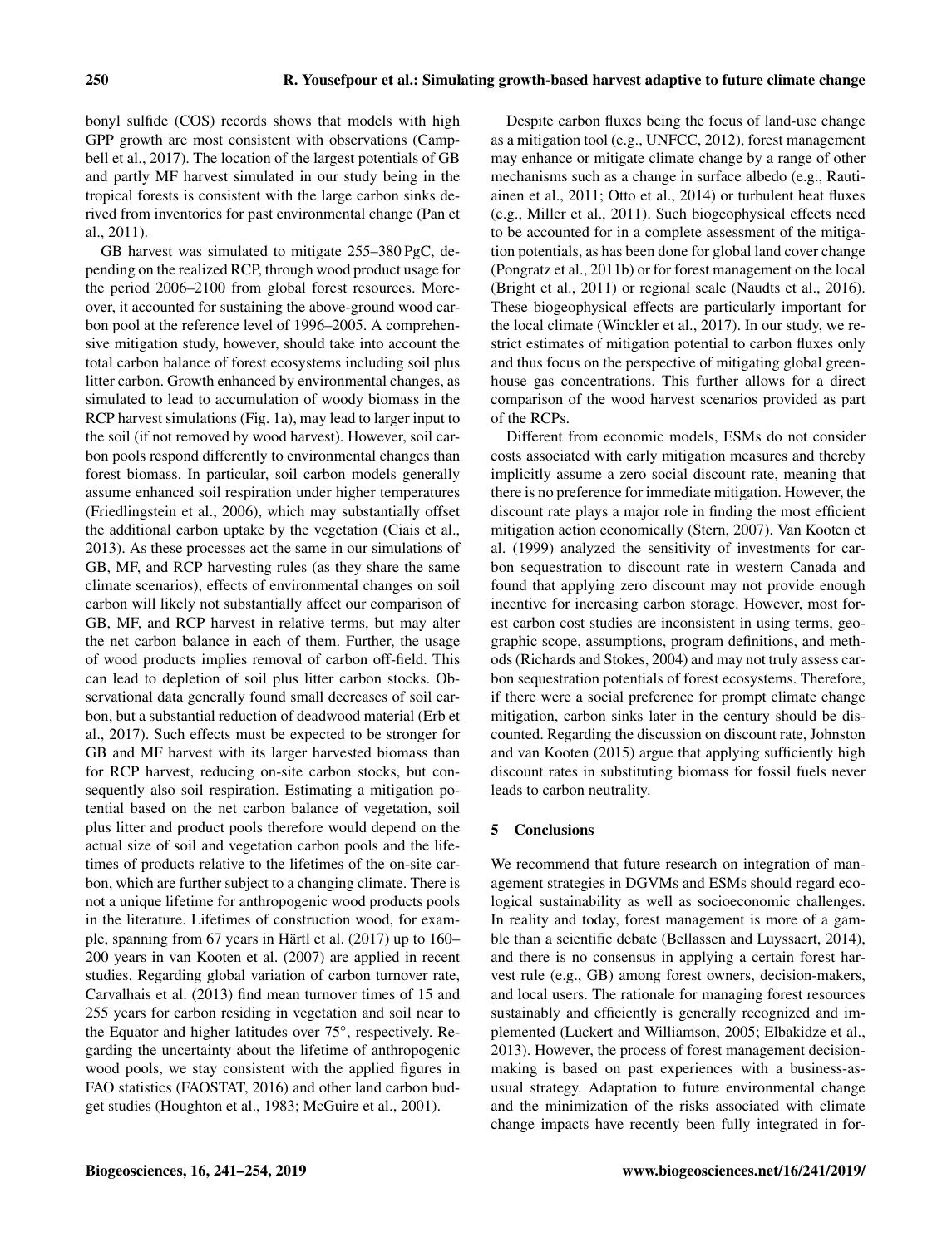# R. Yousefpour et al.: Simulating growth-based harvest adaptive to future climate change 251

est research (Lindner et al., 2014); however, this remains at an experimental level in implementation (Yousefpour and Hanewinkel, 2015). Mitigation, in turn, is of public interest and there are some attempts internationally to account for mitigation effects of forest management in carbon policy. International programs such as the Kyoto Protocol encourage forest managers to store carbon in the forest stocks on the ground, applying financial instruments such as tax reduction and direct purchase of carbon offsets. Therefore, inclusion of financial aspects in global forest management modeling and decision-making may help to put scientific results into practice (Hanewinkel et al., 2013). This suggestion is in line with van Vuuren et al. (2011) about the necessity of strengthening the cooperation between integrated assessment models (IAMs) and Earth system modeling communities to improve the understanding of interactions and joint development of environmental and human systems. Our study is the first implementation to account for the climate dependence of forest growth on the global scale for harvest potentials. It suggests the importance of considering this dependence: the growth-based harvest approach (GB) as applied in this study may realize wood harvest potentials 2 to 4 times as high as those of prescribed wood harvest simulated by IAMs for the RCPs and would almost triple the net mitigation effects of wood products. By limiting GB to managed forests (MF), we simulated a lower harvest potential than GB, still 2 to 3 times more than in the IAMs, which could double the net mitigation effect of wood harvest potential in the 21st century. To move from estimates of potentials to actual harvest rates, climate-dependent forest growth needs to be integrated with socioeconomic factors to fully incorporate economic aspects of forestry practices within a dynamic forest growth and yield modeling system.

*Code availability.* Scripts used in the analysis and other supplementary information that may be useful in reproducing the authors' work are archived by the Max Planck Institute for Meteorology and can be obtained by contacting publications@mpimet.mpg.de.

*Data availability.* Primary data are archived by the Max Planck Institute for Meteorology and can be obtained by contacting publications@mpimet.mpg.de.

*Supplement.* The Supplement includes two main files: a pdf document (S1) on the "details on JSBACH, the model version, the simulation setup, and the additional simulation with presentday forcing" and a zipped Excel file (S2) as an example of how "mitigation potentials of woody products in their lifetime" are calculated. The supplement related to this article is available online at: [https://doi.org/10.5194/bg-16-241-2019-supplement.](https://doi.org/10.5194/bg-16-241-2019-supplement)

*Author contributions.* RY and JP initiated the study. RY performed the model simulations. JEMSN implemented the code changes. All authors contributed to analysis of the simulations and the writing of the manuscript.

*Competing interests.* The authors declare that they have no conflict of interest.

*Acknowledgements.* This work was supported by the German Research Foundation's Emmy Noether Program (PO 1751/1-1). Computational resources were made available by the German Climate Computing Center (DKRZ) through support from the German Federal Ministry of Education and Research (BMBF).

Edited by: Anja Rammig Reviewed by: three anonymous referees

#### References

- Anav, A., Friendlingstein, P., Kidston, M., Bopp, L., Ciais, P., Cox, P., Jones, C., Jung, M., Myneni, R., and Zhu, Z.: Evaluating the Land and Ocean Components of the Global Carbon Cycle in the CMIP5 Earth System Models, J. Climate, 26, 6801–6843, 2013.
- Arora, V. K., Boer, G. J., Friedlingstein, P., Eby, M., Jones, C. D., Christian, J. R., Bonan, G., Bopp, L., Brovkin, V., Cadule, P., Hajima, T., Ilyinam, T., Lindsay, K., Tjiputra, J. F., and Wu, T.: Carbon-concentration and carbon-climate feedbacks in CMIP5 Earth system models, J. Climate, 26, 5289–5314, 2013.
- Bellassen, V. and Luyssaert, S.: Carbon sequestration: Managing forests in uncertain times, Nature, 506, 153–155, https://doi.org[/10.1038/506153a,](https://doi.org/10.1038/506153a) 2014.
- Bonan, G. B.: Forests and climate change: forcings, feedbacks, and the climate benefits of forests, Science, 320, 1444–1449, https://doi.org[/10.1126/science.1155121,](https://doi.org/10.1126/science.1155121) 2008.
- Brenkert, A., Smith, S., Kim, S., and Pitcher, H.: Model Documentation for the MiniCAM, PNNL-14337, Pacific Northwest National Laboratory, Richland, Washington, USA, 2003.
- Bright, R. M., Stromman, A. H., and Peters, G. P.: Radiative Forcing Impacts of Boreal Forest Biofuels: A Scenario Study for Norway in Light of Albedo, Environ. Sci. Technol., 45, 7570–7580, https://doi.org[/10.1021/es201746b,](https://doi.org/10.1021/es201746b) 2011.
- Campbell, J. E., Berry, J. A., Seibt, U., Smith, S. J., Montzka, S. A., Launois, T., Belviso, S., Bopp, L., and Laine, M.: Large historical growth in global terrestrial gross primary production, Nature, 544, 84–87, 2017.
- Churkina, G., Zaehle, S., Hughes, J., Viovy, N., Chen, Y., Jung, M., Heumann, B. W., Ramankutty, N., Heimann, M., and Jones, C.: Interactions between nitrogen deposition, land cover conversion, and climate change determine the contemporary carbon balance of Europe, Biogeosciences, 7, 2749–2764, https://doi.org[/10.5194/bg-7-2749-2010,](https://doi.org/10.5194/bg-7-2749-2010) 2010.
- Ciais, P., Sabine, C., Bala, G., Bopp, L., Brovkin, V., Canadell, J., Chhabra, A., DeFries, A., Galloway, J., Heimann, M., Jones, C., Le Quéré, C., Myneni, R. B., Piao S., and Thornton, P.: Carbon and Other Biogeochemical Cycles, in: Climate Change 2013: The Physical Science Basis. Contribution of Working Group I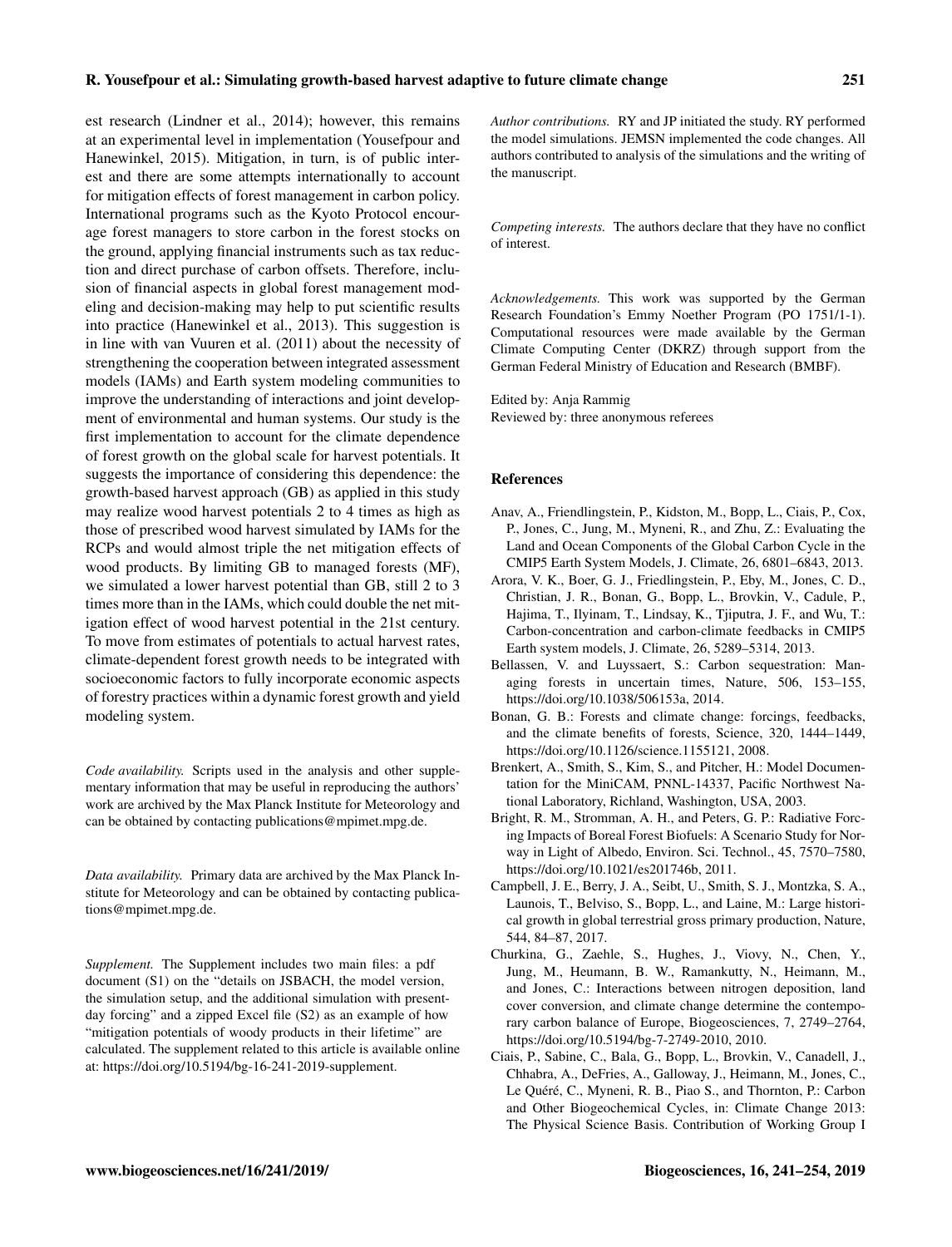to the Fifth Assessment Report of the Intergovernmental Panel on Climate Change, 465–570, 2013.

- Elbakidze, M., Andersson, K., Angelstam, P., Armstrong, G. W., Axelsson, R., Doyon, F., Hermansson, M., Jacobsson, J., and Pautov, Y.: Sustained yield forestry in Sweden and Russia: how does it correspond to sustainable forest management policy?, Ambio, 42, 160–173, https://doi.org[/10.1007/s13280-012-0370-](https://doi.org/10.1007/s13280-012-0370-6) [6,](https://doi.org/10.1007/s13280-012-0370-6) 2013.
- Erb, K.-H., Luyssaert, S., Meyfroidt, P., Pongratz, J., Don, A., Kloster, S., Kuemmerle, T., Fetzel, T., Fuchs, R., Herold, M., Haberl, H., Jones, C. D., Marin-Spiotta, E., McCallum, I., Robertson, E., Seufert, V., Fritz, S., Valade, A., Wiltshire, A., and Dolman, A. J.: Land management: data availability and process understanding for global change studies, Glob. Change Biol., 23, 512–533, https://doi.org[/10.1111/gcb.13443,](https://doi.org/10.1111/gcb.13443) 2017.
- FAOSTAT: FAOSTAT–Forestry, available at: [http://faostat.fao.org/](http://faostat.fao.org/site/626/default.aspx#ancor) [site/626/default.aspx#ancor](http://faostat.fao.org/site/626/default.aspx#ancor) (last access: September 2018), 2016.
- Friedlingstein, P. and Prentice, I. C.: Carbon-climate feedbacks: a review of model and observation based estimates, Curr. Opin. Env. Sust., 2, 251–257, https://doi.org[/10.1016/j.cosust.2010.06.002,](https://doi.org/10.1016/j.cosust.2010.06.002) 2010.
- Friedlingstein, P., Cox, P., Betts, R., Bopp, L., Bloh, W. von, Brovkin, V., Cadule, P., Doney, S., Eby, M., Fung, I., Bala, G., John, J., Jones, C., Joos, F., Kato, T., Kawamiya, M., Knorr, W., Lindsay, K., Matthews, H. D., Raddatz, T., Rayner, P., Reick, C., Roeckner, E., Schnitzler, K.-G., Schnur, R., Strassmann, K., Weaver, A. J., Yoshikawa, C., and Zeng, N.: Climate-carbon cycle feedback analysis: Results from the (CMIP)-M-4 model intercomparison, J. Climate, 19, 3337–3353, 2006.
- Giorgetta, M. A., Jungclaus, J., Reick, C. H., Legutke, S., Bader, J., Böttinger, M., Brovkin, V., Crueger, T., Esch, M., Fieg, K., Glushak, K., Gayler, V., Haak, H., Hollweg, H.-D., Ilyina, T., Kinne, S., Kornblueh, L., Matei, D., Mauritsen, T., Mikolajewicz, U., Mueller, W., Notz, D., Pithan, F., Raddatz, T., Rast, S., Redler, R., Roeckner, E., Schmidt, H., Schnur, R., Segschneider, J., Six, K. D., Stockhause, M., Timmreck, C., Wegner, J., Widmann, H., Wieners, K.-H., Claussen, M., Marotzke, J., and Stevens, B.: Climate and carbon cycle changes from 1850 to 2100 in MPI-ESM simulations for the Coupled Model Intercomparison Project phase 5, J. Adv. Model. Earth Sy., 5, 572–597, https://doi.org[/10.1002/jame.20038,](https://doi.org/10.1002/jame.20038) 2013.
- Goll, D. S., Winkler, A. J., Raddatz, T., Dong, N., Prentice, I. C., Ciais, P., and Brovkin, V.: Carbon–nitrogen interactions in idealized simulations with JSBACH (version 3.10), Geosci. Model Dev., 10, 2009–2030, https://doi.org[/10.5194/gmd-10-](https://doi.org/10.5194/gmd-10-2009-2017) [2009-2017,](https://doi.org/10.5194/gmd-10-2009-2017) 2017.
- Hanewinkel, M., Cullmann, D. A., Schelhaas, M.-J., Nabuurs, G.- J., and Zimmermann, N. E.: Climate change may cause severe loss in the economic value of European forest land, Nat. Clim Change, 3, 203–207, https://doi.org[/10.1038/NCLIMATE1687,](https://doi.org/10.1038/NCLIMATE1687) 2013.
- Hickler, T., Rammig, A., and Werner, C.: Modelling  $CO<sub>2</sub>$  Impacts on Forest Productivity, Current Forestry Reports, 1, 69–80, https://doi.org[/10.1007/s40725-015-0014-8,](https://doi.org/10.1007/s40725-015-0014-8) 2015.
- Houghton, R. A., Hobbie, J. E., Melillo, J. M., Moore, B., Peterson, B. J., Shaver, G. R., Woodwell, G. M.: Changes in the Carbon Content of Terrestrial Biota and Soils between 1860 and 1980: A Net Release of  $CO<sub>2</sub>$  to the Atmosphere, Ecol. Monogr., 53, 235–262, https://doi.org[/10.2307/1942531,](https://doi.org/10.2307/1942531) 1983.
- Houghton, R. A., House, J. I., Pongratz, J., van der Werf, G. R., DeFries, R. S., Hansen, M. C., Le Quéré, C., and Ramankutty, N.: Carbon emissions from land use and land-cover change, Biogeosciences, 9, 5125–5142, https://doi.org[/10.5194/bg-9-5125-](https://doi.org/10.5194/bg-9-5125-2012) [2012,](https://doi.org/10.5194/bg-9-5125-2012) 2012.
- Hurtt, G. C., Chini, L. P., Frolking, S., Betts, R. A., Feddema, J., Fischer, G., Fisk, J. P., Hibbard, K., Houghton, R. A., Janetos, A., Jones, C. D., Kindermann, G., Kinoshita, T., Klein Goldewijk, K., Riahi, K., Shevliakova, E., Smith, S., Stehfest, E., Thomson, A., Thornton, P., van Vuuren, D. P., and Wang, Y. P.: Harmonization of land-use scenarios for the period 1500–2100: 600 years of global gridded annual land-use transitions, wood harvest, and resulting secondary lands, Climatic Change, 109, 117– 161, https://doi.org[/10.1007/s10584-011-0153-2,](https://doi.org/10.1007/s10584-011-0153-2) 2011.
- Jönsson, A. M., Lagergren, F., and Smith, B.: Forest management facing climate change – an ecosystem model analysis of adaptation strategies, Mitig. Adapt. Strat. Gl., 20, 201–220, https://doi.org[/10.1007/s11027-013-9487-6,](https://doi.org/10.1007/s11027-013-9487-6) 2015.
- Kauwe, M. G. d., Medlyn, B. E., Zaehle, S., Walker, A. P., Dietze, M. C., Hickler, T., Jain, A. K., Luo, Y. Q., Parton, W. J., Prentice, I. C., Smith, B., Thornton, P. E., Wang ShuSen, Wang YingPing, Warlind, D., Weng, E. S., Crous, K. Y., Ellsworth, D. S., Hanson, P. J., Kim HyunSeok, Warren, J. M., Oren, R., and Norby, R. J.: Forest water use and water use efficiency at elevated  $CO<sub>2</sub>$ : a model-data intercomparison at two contrasting temperate forest FACE sites, Glob. Change Biol., 19, 1759–1779, 2013.
- Kraxner, F., Schepaschenkoa, D., Fussb, S., Lunnanc, A., Kindermanna, G., Aokie, K., Dürauera, M., Shvidenkoa, A., and Seea, L.: Mapping certified forests for sustainable management – A global tool for information improvement through participatory and collaborative mapping, Forest Policy Econ., 83, 10–18, 2017.
- Le Quéré, C., Andrew, R. M., Friedlingstein, P., Sitch, S., Pongratz, J., Manning, A. C., Korsbakken, J. I., Peters, G. P., Canadell, J. G., Jackson, R. B., Boden, T. A., Tans, P. P., Andrews, O. D., Arora, V. K., Bakker, D. C. E., Barbero, L., Becker, M., Betts, R. A., Bopp, L., Chevallier, F., Chini, L. P., Ciais, P., Cosca, C. E., Cross, J., Currie, K., Gasser, T., Harris, I., Hauck, J., Haverd, V., Houghton, R. A., Hunt, C. W., Hurtt, G., Ilyina, T., Jain, A. K., Kato, E., Kautz, M., Keeling, R. F., Klein Goldewijk, K., Körtzinger, A., Landschützer, P., Lefèvre, N., Lenton, A., Lienert, S., Lima, I., Lombardozzi, D., Metzl, N., Millero, F., Monteiro, P. M. S., Munro, D. R., Nabel, J. E. M. S., Nakaoka, S.-I., Nojiri, Y., Padin, X. A., Peregon, A., Pfeil, B., Pierrot, D., Poulter, B., Rehder, G., Reimer, J., Rödenbeck, C., Schwinger, J., Séférian, R., Skjelvan, I., Stocker, B. D., Tian, H., Tilbrook, B., Tubiello, F. N., van der Laan-Luijkx, I. T., van der Werf, G. R., van Heuven, S., Viovy, N., Vuichard, N., Walker, A. P., Watson, A. J., Wiltshire, A. J., Zaehle, S., and Zhu, D.: Global Carbon Budget 2017, Earth Syst. Sci. Data, 10, 405–448, https://doi.org[/10.5194/essd-10-405-2018,](https://doi.org/10.5194/essd-10-405-2018) 2018.
- Lindner, M., Fitzgerald, J. B., Zimmermann, N. E., Reyer, C., Delzon, S., van der Maaten, E., Schelhaas, M.-J., Lasch, P., Eggers, J., van der Maaten-Theunissen, M., Suckow, F., Psomas, A., Poulter, B., and Hanewinkel, M.: Climate change and European forests: What do we know, what are the uncertainties, and what are the implications for forest management?, J. Environ. Manage., 146, 69–83, https://doi.org[/10.1016/j.jenvman.2014.07.030,](https://doi.org/10.1016/j.jenvman.2014.07.030) 2014.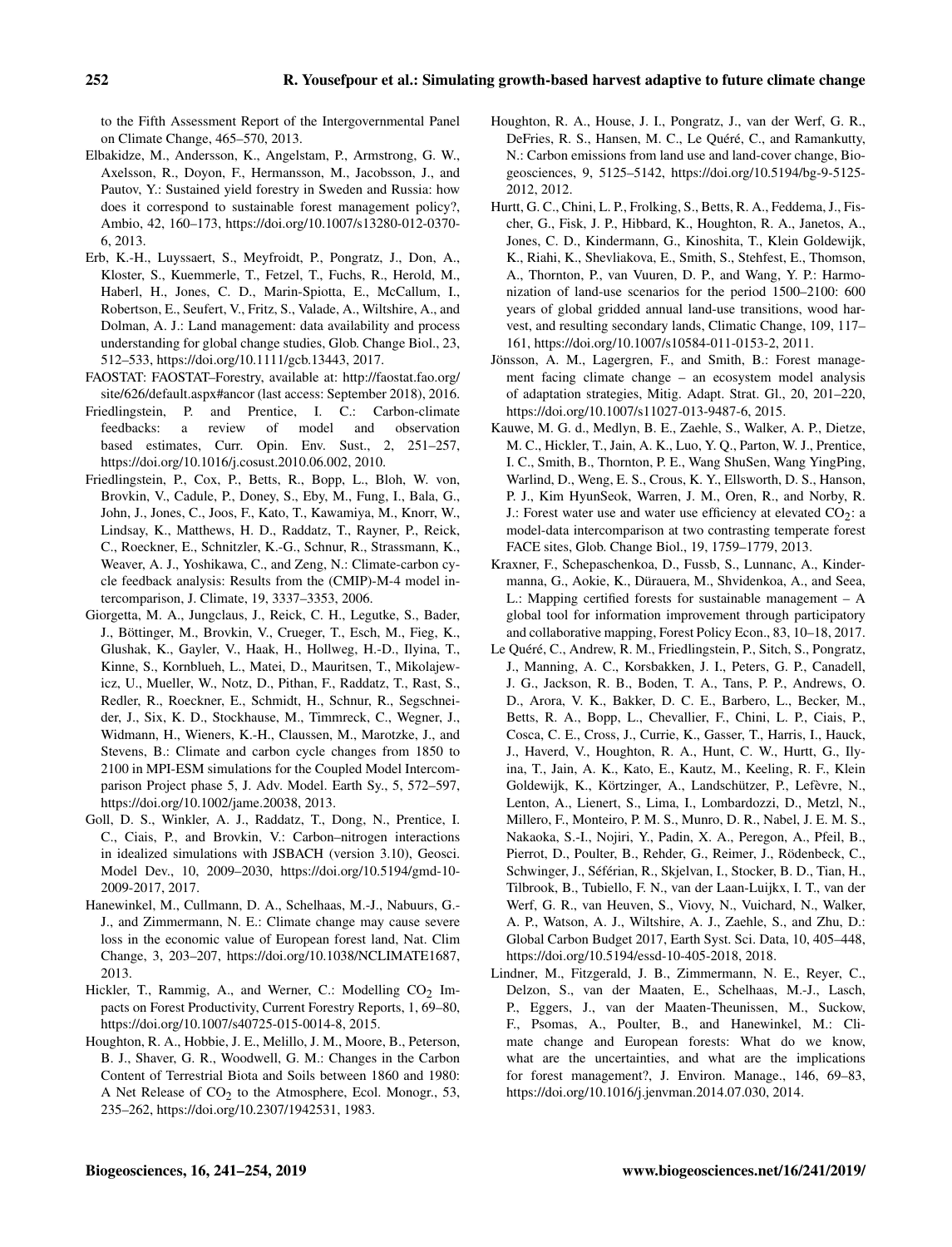#### R. Yousefpour et al.: Simulating growth-based harvest adaptive to future climate change 253

- Luckert, M. K. and Williamson, T.: Should sustained yield be part of sustainable forest management?, Can. J. Forest. Res., 35, 356– 364, https://doi.org[/10.1139/x04-172,](https://doi.org/10.1139/x04-172) 2005.
- Maier-Reimer, E. and Hasselmann, K.: Transport and storage of  $CO<sub>2</sub>$  in the ocean – an inorganic oceancirculation carbon cycle model, Clim. Dynam., 2, 63–90, https://doi.org[/10.1007/BF01054491,](https://doi.org/10.1007/BF01054491) 1987.
- McGuire, A. D., Sitch, S., Clein, J. S., Dargaville, R., Esser, G., Foley, J., and Meier, R. A.: Carbon balance of the terrestrial biosphere in the twentieth century: analyses of CO2, climate and land use effects with four process–based ecosystem models, Global Biogeochem. Cy., 15, 183–206, https://doi.org[/10.1029/2000GB001298,](https://doi.org/10.1029/2000GB001298) 2001/
- Miller, S. D., Goulden, M. L., Hutyra, L. R., Keller, M., Saleska, S. R., Wofsy, S. C., Silva Figueira, A. M., da Rocha, H. R., and de Camargo, P. B.: Reduced impact logging minimally alters tropical rainforest carbon and energy exchange, P. Natl. Acad. Sci. USA, 108, 19431–19435, https://doi.org[/10.1073/pnas.1105068108,](https://doi.org/10.1073/pnas.1105068108) 2011.
- Nabuurs, G.-J. and Maseraet, O.: Forestry, in: Climate Change 2007: Mitigation, Contribution of Working Group III to the Fourth Assessment Report of the Intergovernmental Panel on Climate Change, edited by: Metz, B., Davidson, O. R., Bosch, P. R., Dave, R., and Meyer, L. A., 2013.
- Nabuurs, G.-J., Lindner, M., Verkerk, P. J., Gunia, K., Deda, P., Michalak, R., and Grassi, G.: First signs of carbon sink saturation in European forest biomass, Nat. Clim. Change, 3, 792–796, https://doi.org[/10.1038/nclimate1853,](https://doi.org/10.1038/nclimate1853) 2013.
- Naudts, K., Chen, Y., McGrath, M. J., Ryder, J., Valade, A., Otto, J., and Luyssaert, S.: Europe's forest management did not mitigate climate warming, Science, 351, 597–600, 2016.
- O'Halloran, T.-L., Law, B. E., Goulden, M. L., Wang, Z., Barr, G. J., Schaaf, C., Brown, M., Fuentes, J. D., Göckede, M., Black, A., and Engel, V.: Radiative forcing of natural forest disturbances, Glob. Change Biol., 18, 555–565, 2012.
- Otto, J., Berveiller, D., Bréon, F.-M., Delpierre, N., Geppert, G., Granier, A., Jans, W., Knohl, A., Kuusk, A., Longdoz, B., Moors, E., Mund, M., Pinty, B., Schelhaas, M.-J., and Luyssaert, S.: Forest summer albedo is sensitive to species and thinning: how should we account for this in Earth system models?, Biogeosciences, 11, 2411–2427, https://doi.org[/10.5194/bg-11-](https://doi.org/10.5194/bg-11-2411-2014) [2411-2014,](https://doi.org/10.5194/bg-11-2411-2014) 2014.
- Pan, Y., Birdsey, R. A., Fang, J., Houghton, R., Kauppi, P. E., Kurz, W. A., Phillips, O. L., Shvidenko, A., Lewis, S. L., Canadell, J. G., Ciais, P., Jackson, R. B., Pacala, S. W., McGuire, A. D., Piao, S., Rautiainen, A., Sitch, S., and Hayes, D.: A Large and Persistent Carbon Sink in the World's Forests, Science, 333, 988– 993, https://doi.org[/10.1126/science.1201609,](https://doi.org/10.1126/science.1201609) 2011.
- Pongratz, J., Reick, C. H., Raddatz, T., and Claussen, M.: Effects of anthropogenic land cover change on the carbon cycle of the last millennium, Glob. Biogeochem. Cy., 23, https://doi.org[/10.1029/2009GB003488,](https://doi.org/10.1029/2009GB003488) 2009.
- Pongratz, J., Caldeira, K., Reick, C. H., and Claussen, M.: Coupled climate-carbon simulations indicate minor global effects of wars and epidemics on atmospheric  $CO<sub>2</sub>$  between AD 800 and 1850, Holocene, 21, https://doi.org[/10.1177/0959683610386981,](https://doi.org/10.1177/0959683610386981) 2011a.
- Pongratz, J., Reick, C. H., Raddatz, T., Caldeira, K., and Claussen, M.: Past land use decisions have increased mitigation po-

tential of reforestation, Geophys. Res. Lett., 38, L15701, https://doi.org[/10.1029/2011GL047848,](https://doi.org/10.1029/2011GL047848) 2011b.

- Raddatz, T. J., Reick, C. H., Knorr, W., Kattge, J., Roeckner, E., Schnur, R., Schnitzler, K.-G., Wetzel, P., and Jungclaus, J.: Will the tropical land biosphere dominate the climate-carbon cycle feedback during the twenty-first century?, Clim. Dynam., 29, 565–574, https://doi.org[/10.1007/s00382-007-0247-8,](https://doi.org/10.1007/s00382-007-0247-8) 2007.
- Rautiainen, M., Stenberg, P., Mottus, M., and Manninen, T.: Radiative transfer simulations link boreal forest structure and shortwave albedo, Boreal. Environ. Res., 16, 91–100, 2011.
- Reick, C. H., Raddatz, T., Brovkin, V., and Gayler, V.: Representation of natural and anthropogenic land cover change in MPI-ESM, J. Adv. Model. Earth Sy., 5, 459–482, https://doi.org[/10.1002/jame.20022,](https://doi.org/10.1002/jame.20022) 2013.
- Riahi, K., Rao, S., Krey, V., Cho, C., Chirkov, V., Fischer, G., Kindermann, G., Nakicenovic, N., and Rafaj, P.: RCP 8.5 – A scenario of comparatively high greenhouse gas emissions, Clim. Change, 109, 33–57, https://doi.org[/10.1007/s10584-011-0149](https://doi.org/10.1007/s10584-011-0149-y) [y,](https://doi.org/10.1007/s10584-011-0149-y) 2011.
- Richards, K. R. and Stokes, C.: A review of forest carbon sequestration cost studies: a dozen years of research, Clim. Change, 63, 1–48, 2004.
- Schelhaas, M.-J., Hengeveld, G., Moriondo, M., Reinds, G. J., Kundzewicz, Z. W., ter Maat, H., and Bindi, M.: Assessing risk and adaptation options to fires and windstorms in European forestry, Mitig. Adapt. Strat. Gl., 15, 681–701, https://doi.org[/10.1007/s11027-010-9243-0,](https://doi.org/10.1007/s11027-010-9243-0) 2010.
- Sitch, S., Huntingford, C., Gedney, N., Levy, P. E., Lomas, M., Piao, S. L., Betts, R., Ciais, P., Cox, P., Friedlingstein, P., Jones, C. D., Prentice, I. C., and Woodward, F. I.: Evaluation of the terrestrial carbon cycle, future plant geography and climate-carbon cycle feedbacks using five Dynamic Global Vegetation Models (DGVMs), Glob. Change Biol., 14, 2015–2039, https://doi.org[/10.1111/j.1365-2486.2008.01626.x,](https://doi.org/10.1111/j.1365-2486.2008.01626.x) 2008.
- Sohngen, B. and Tian, X.: Global climate change impacts on forests and markets, Forest Policy Econ., 72, 18–26, https://doi.org[/10.1016/j.forpol.2016.06.011,](https://doi.org/10.1016/j.forpol.2016.06.011) 2016.
- Sohngen, B., Tian, X., and Kim, J.: Global Climate Change Impacts on Forests and Markets, Forest Policy Econ.,72, 18–26, 2016.
- Stehfest, E., van Vuuren, D., Kram, T., and Bouwman, L.: Integrated Assessment of Global Environmental Change with IM-AGE 3.0, PBL Netherlands Environmental Assessment Agency, The Hague, the Nethermands, 2014.
- Stern, N.: The Economics of Climate Change: The Stern Review, Cambridge University Press, Cambridge, UK, 2007.
- Temperli, C., Bugmann, H., and Elkin, C.: Adaptive management for competing forest goods and services under climate change, Ecol. Appl., 22, 2065–2077, 2012.
- Tian, X., Sohngen, B., Kim, J. B., Ohrel, S., and Cole, J.: Global climate change impacts on forests and markets, Environ. Res. Lett., 11, 035011, https://doi.org[/10.1088/1748-](https://doi.org/10.1088/1748-9326/11/3/035011) [9326/11/3/035011,](https://doi.org/10.1088/1748-9326/11/3/035011) 2016.
- UNFCC: Report of the Conference of the Parties serving as the meeting of the Parties to the Kyoto Protocol on its seventh session, held in Durban from 28 November to 11 December 2011: Addendum decisions adopted by the Conference of the Parties serving as the meeting of the Parties to the Kyoto Protocol, United Nations, Geneva, Nairobi, New York, Vienna, 49 pp., 2012.